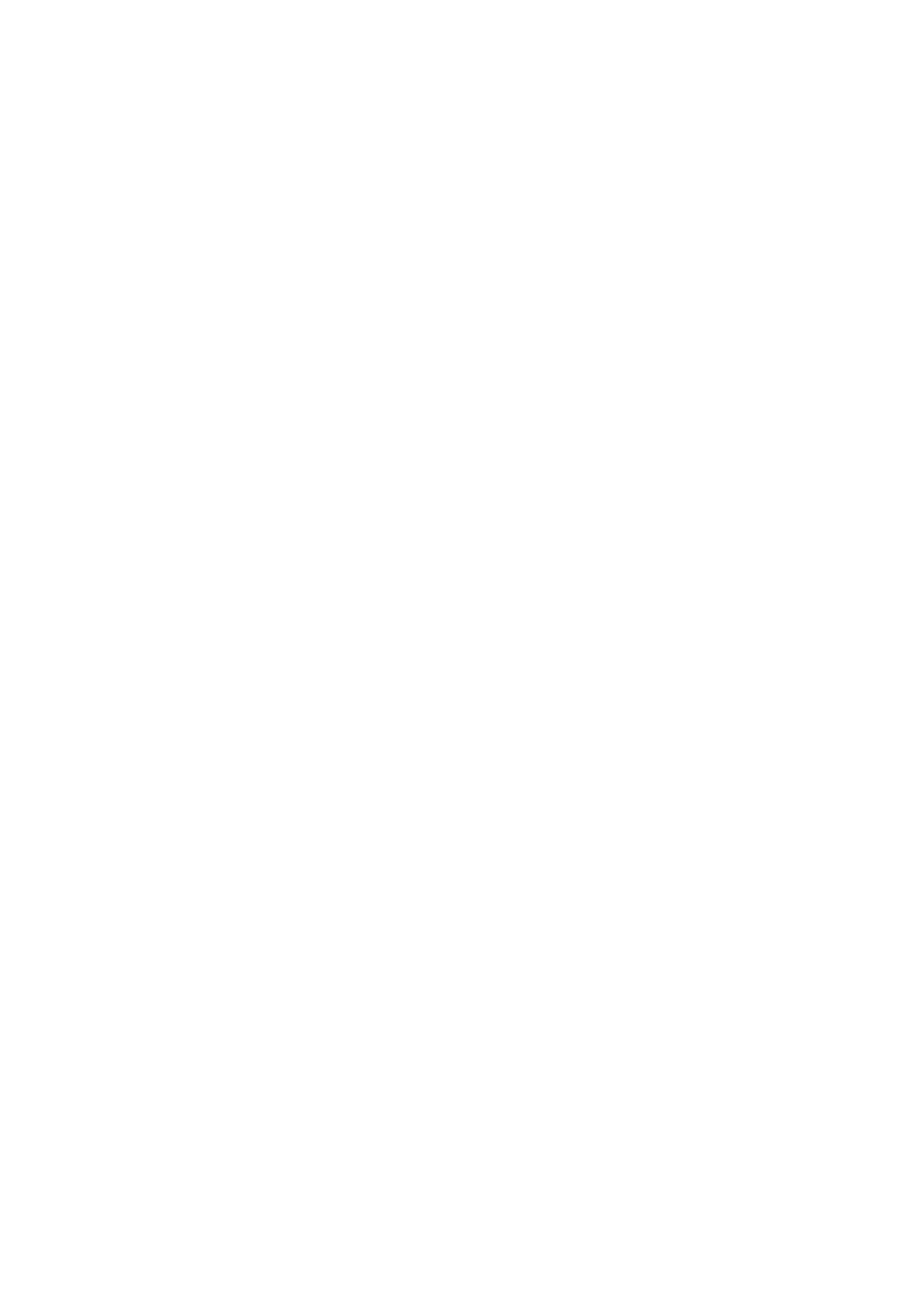# Crossed Correspondences:

## *Writers as Readers and Critics of their Peers*

Edited by

Vanessa Guignery

Cambridge **Scholars** Publishing

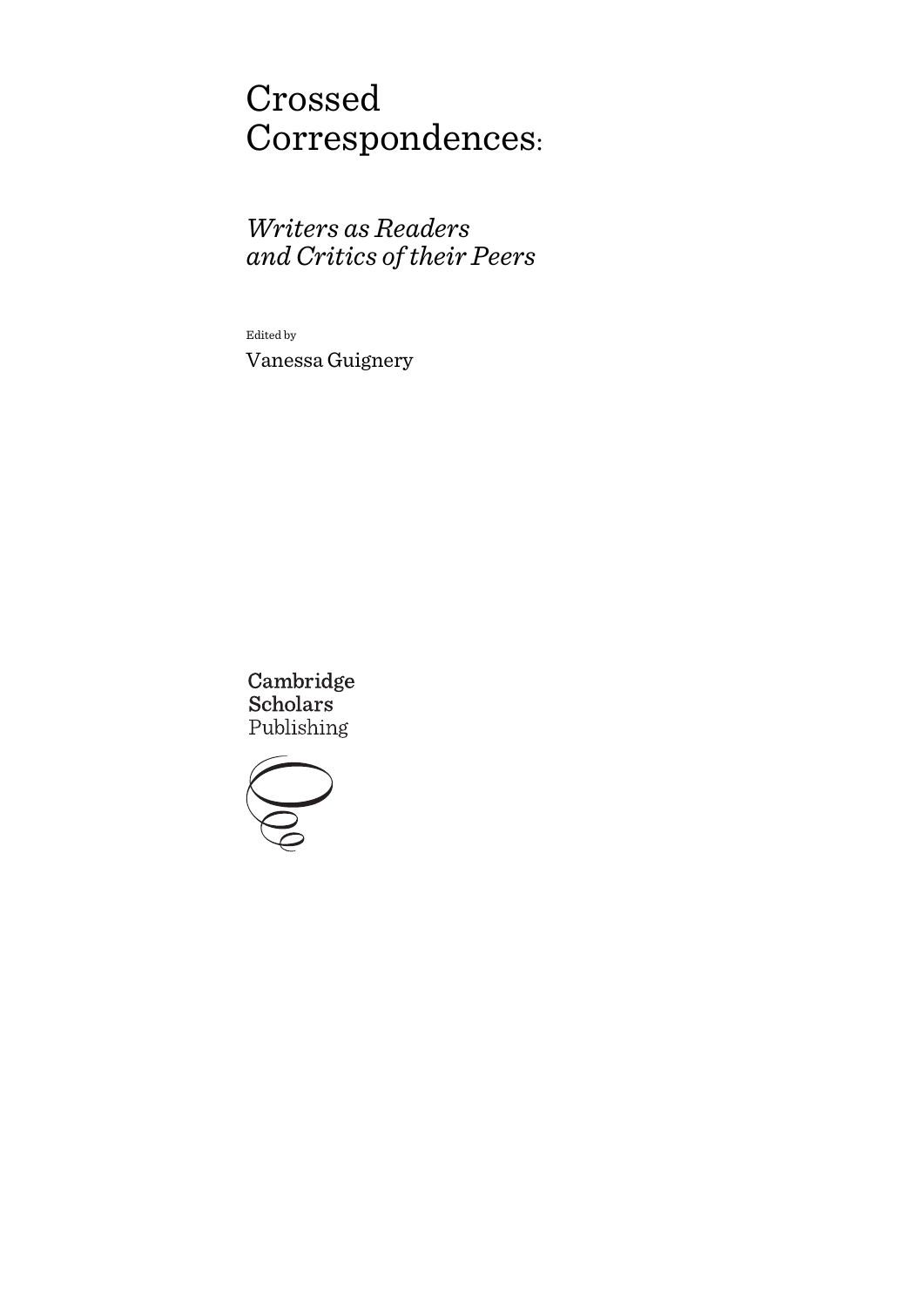Crossed Correspondences: Writers as Readers and Critics of their Peers

Edited by Vanessa Guignery

This book first published 2016

Cambridge Scholars Publishing

Lady Stephenson Library, Newcastle upon Tyne, NE6 2PA, UK

British Library Cataloguing in Publication Data A catalogue record for this book is available from the British Library

Copyright © 2016 by Vanessa Guignery and contributors

All rights for this book reserved. No part of this book may be reproduced, stored in a retrieval system, or transmitted, in any form or by any means, electronic, mechanical, photocopying, recording or otherwise, without the prior permission of the copyright owner.

ISBN (10): 1-4438-8699-8 ISBN (13): 978-1-4438-8699-4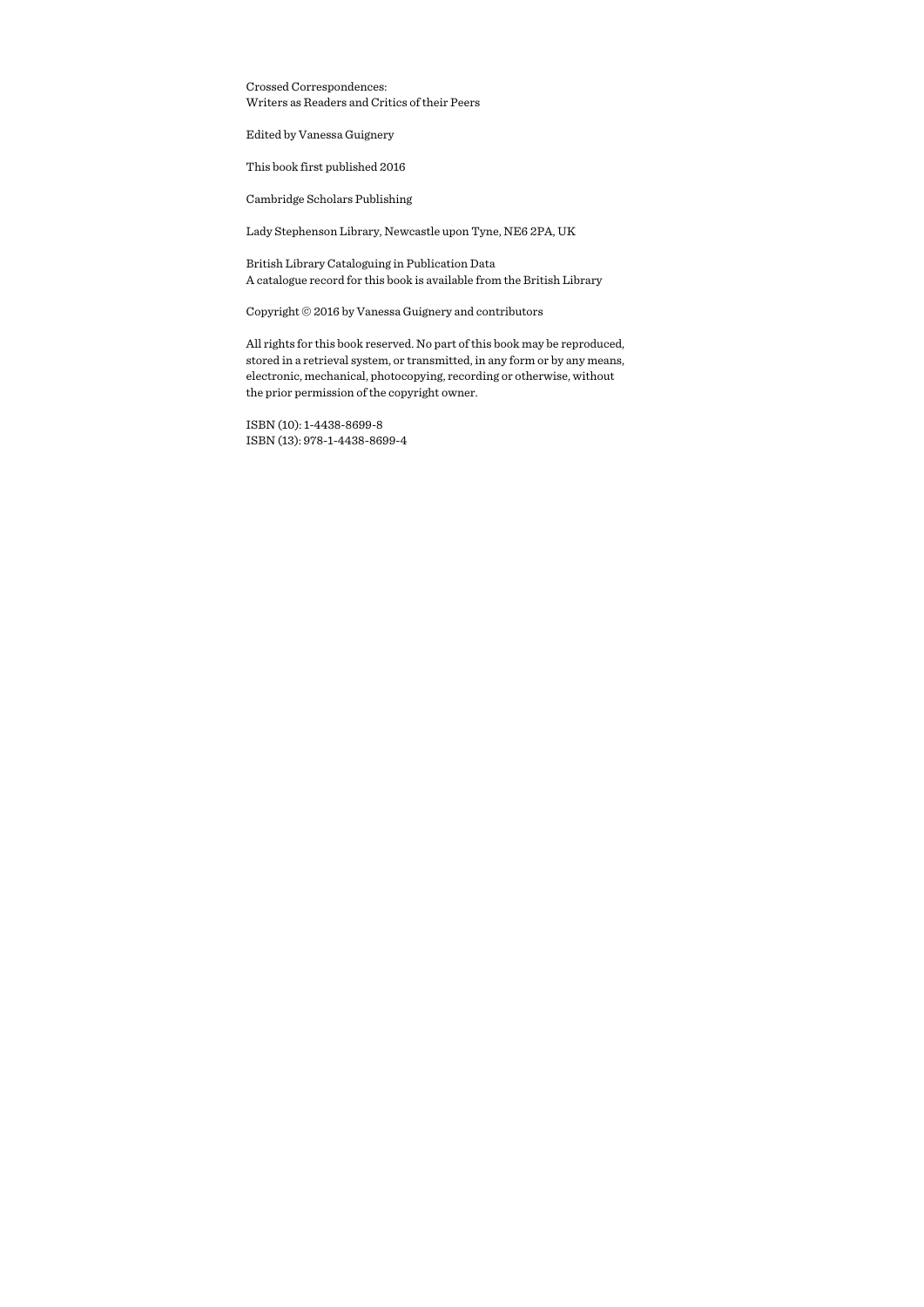To fathers and sons: Gérard, Nadir, Clément, Florent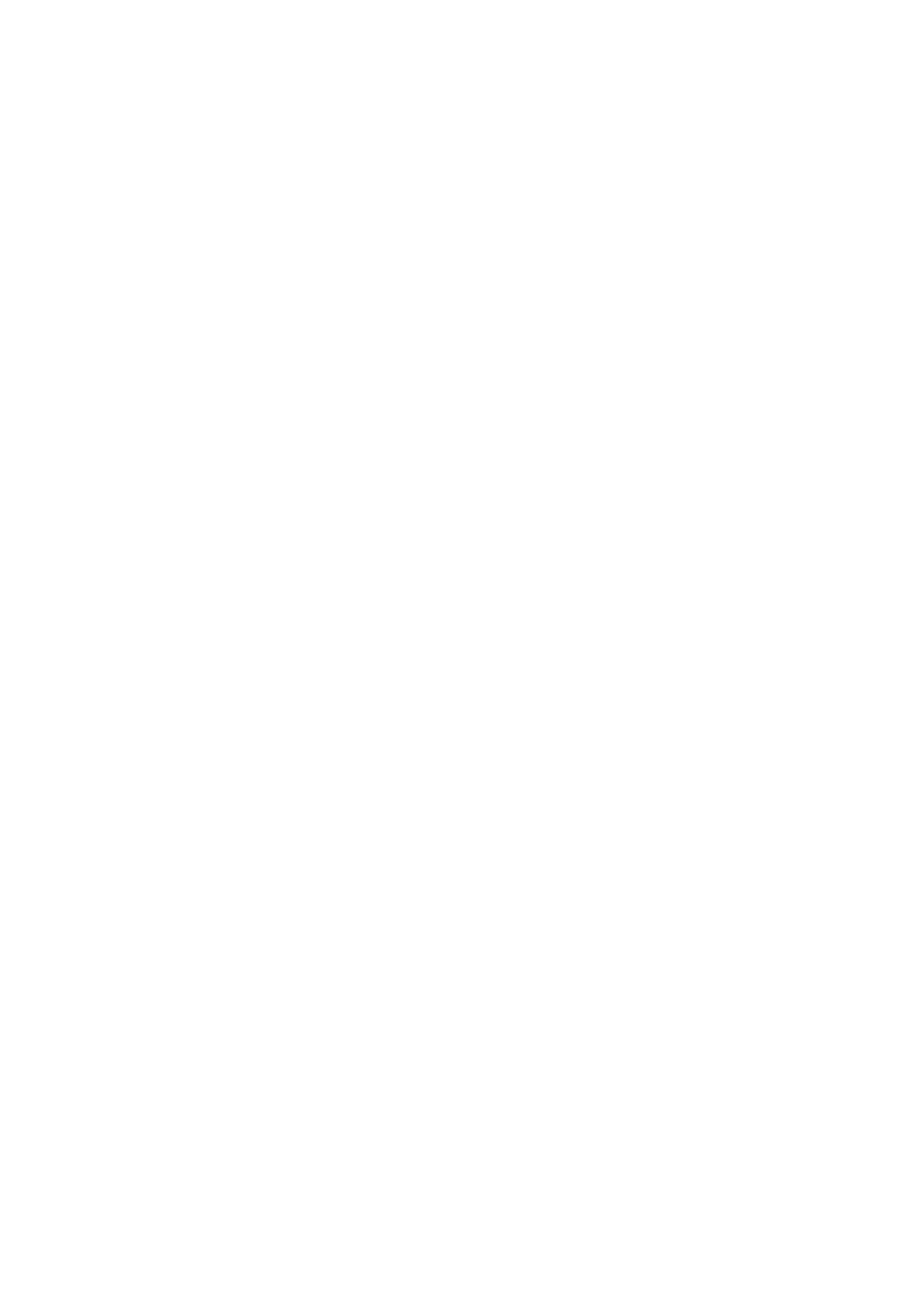# TABLE OF CONTENTS

| Letters between Writers as Private Literary Criticism<br>Vanessa Guignery                                                                         |
|---------------------------------------------------------------------------------------------------------------------------------------------------|
| Part I: Literature in English                                                                                                                     |
| The Harvey-Spenser Correspondence: Redefining Poetry in Early<br>Modern England<br>Laetitia Sansonetti                                            |
| "I would not say it in print": Keats (Avoids) Crossing Wordsworth<br>Jeremy Elprin                                                                |
| Les feux du désir épistolaire : autorité et subjection dans la<br>correspondance entre Charles Dickens et Wilkie Collins<br><b>Hubert Malfray</b> |
| On the Delicate Art of Blunder: A Sentence of The Master of Ballantrae<br>in the R.L. Stevenson-Marcel Schwob Letters<br>Jean-Pierre Naugrette    |
| Graham Greene's Correspondence: Literary Transformations<br>and Revisions<br>François Gallix                                                      |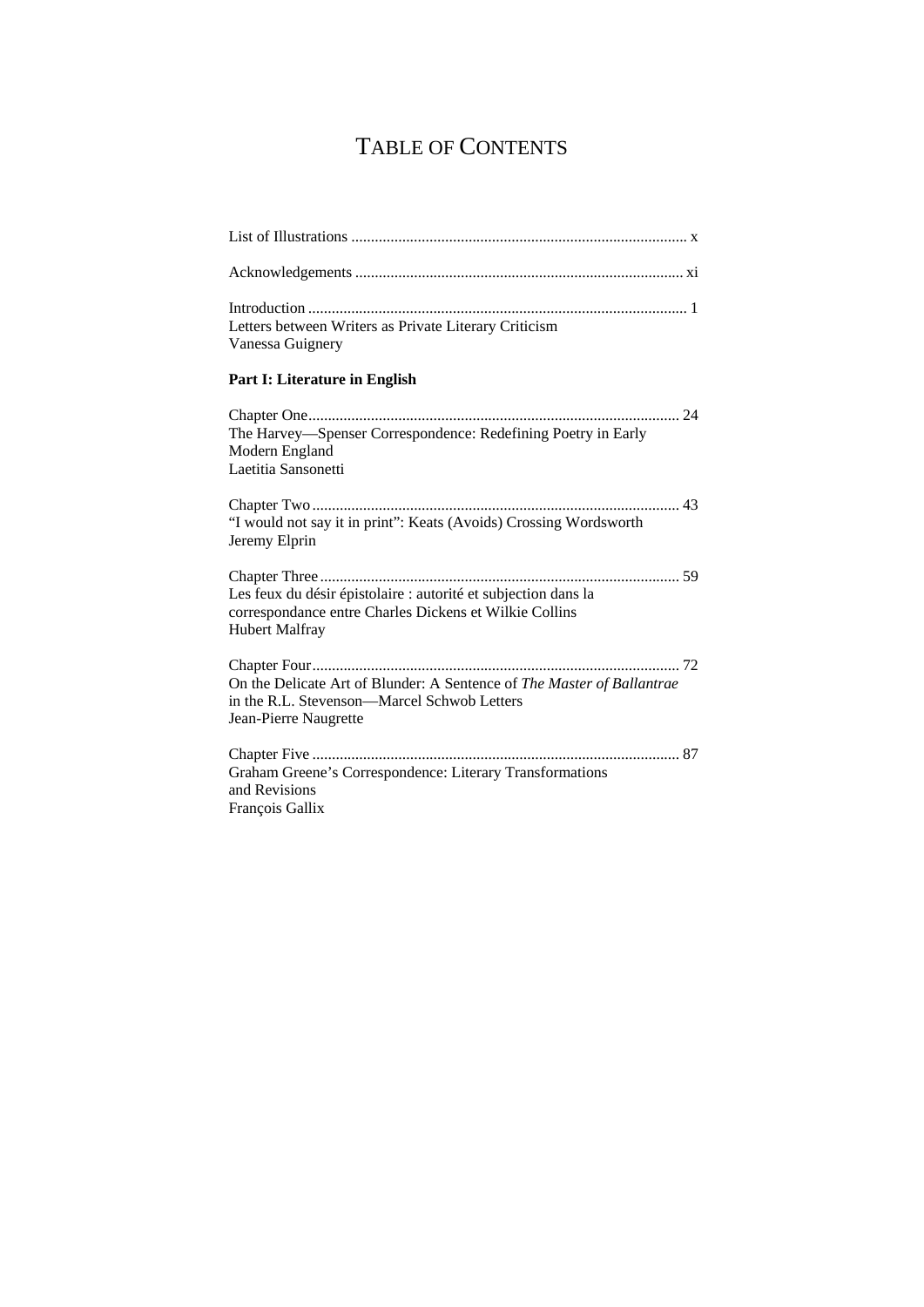viii Table of Contents

| La poésie comme activité « spirituelle » : sur la correspondance entre<br>Aurobindo Ghose et Dilip Kumar Roy<br><b>Benedetta Zaccarello</b>           |
|-------------------------------------------------------------------------------------------------------------------------------------------------------|
| "What the beat can carry": Prosody in the Pound / Zukofsky, Williams /<br>Zukofsky, Olson / Creeley and Bishop / Lowell Letters<br>Lacy Rumsey        |
| Correspondance d'Elizabeth Bishop et de May Swenson : de la lettre<br>au poème, du poème à la lettre<br>Myriam Bellehigue                             |
| Nothing to be Frightened Of: The Literary Correspondence of Two<br>Senior Writers, Paul Auster and J.M. Coetzee<br>Gerd Bayer                         |
| Part II: French Literature                                                                                                                            |
| 168<br>Les premiers échanges épistolaires entre Auguste Vacquerie<br>et Victor Hugo<br>Jean-Marc Hovasse                                              |
| Voyager, lire, écrire : la littérature en gestation dans les lettres d'Égypte<br>de Flaubert à Bouilhet<br>Sarga Moussa                               |
| La correspondance entre Bouilhet et Flaubert, à partir de L'Éducation<br>sentimentale-et au-delà<br>Stéphanie Dord-Crouslé                            |
| Un écrivain à la croisée des critiques : Ernest Feydeau correspondant<br>de George Sand, Gustave Flaubert et Sainte-Beuve<br>Catherine Thomas-Ripault |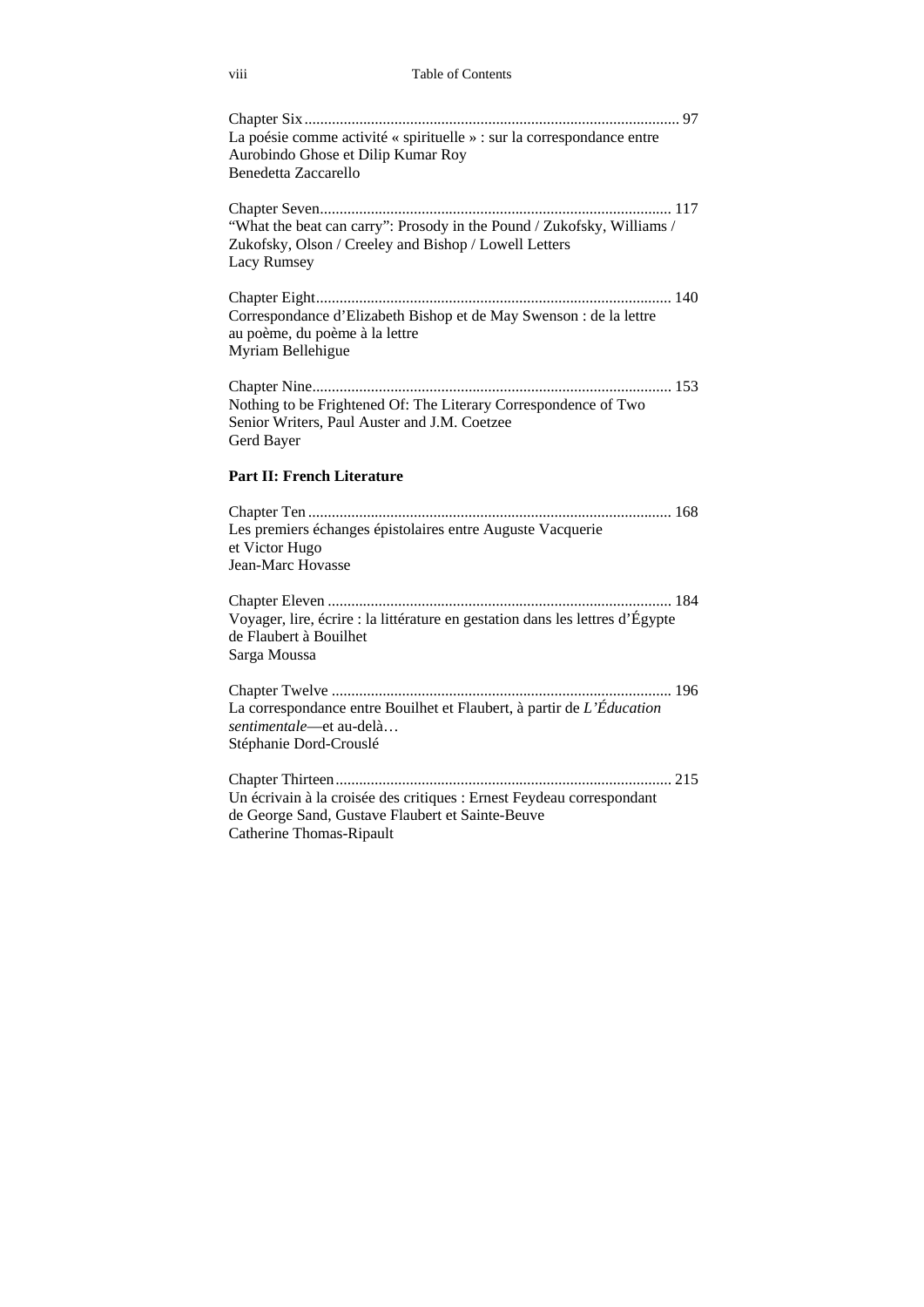| Crossed Correspondences: Writers as Readers and Critics of their Peers                                                                                                       | ix |
|------------------------------------------------------------------------------------------------------------------------------------------------------------------------------|----|
| La critique entre soi : l'échange épistolaire Goncourt-les Daudet<br>Pierre-Jean Dufief                                                                                      |    |
| Le dialogue épistolaire de Jean-Michel Reynard et André du Bouchet :<br>formulation d'un art poétique ou affirmation d'un art de vivre<br>poétiquement?<br>Corinne Blanchaud |    |
|                                                                                                                                                                              |    |
|                                                                                                                                                                              |    |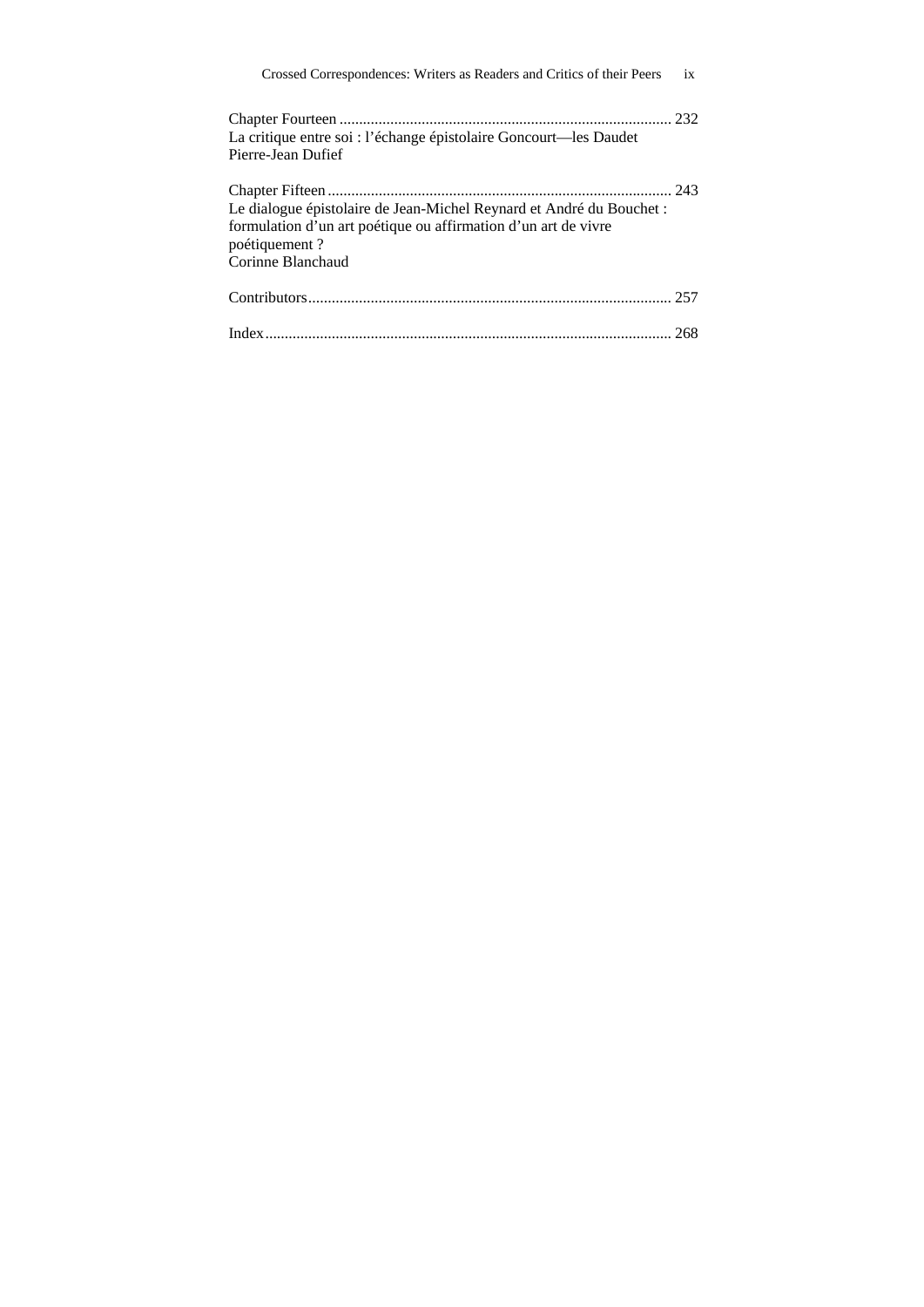## LIST OF ILLUSTRATIONS

| Fig. 12-1. Portrait de Gustave Flaubert / E. Carjat. Ca 1860 200 |  |
|------------------------------------------------------------------|--|
|                                                                  |  |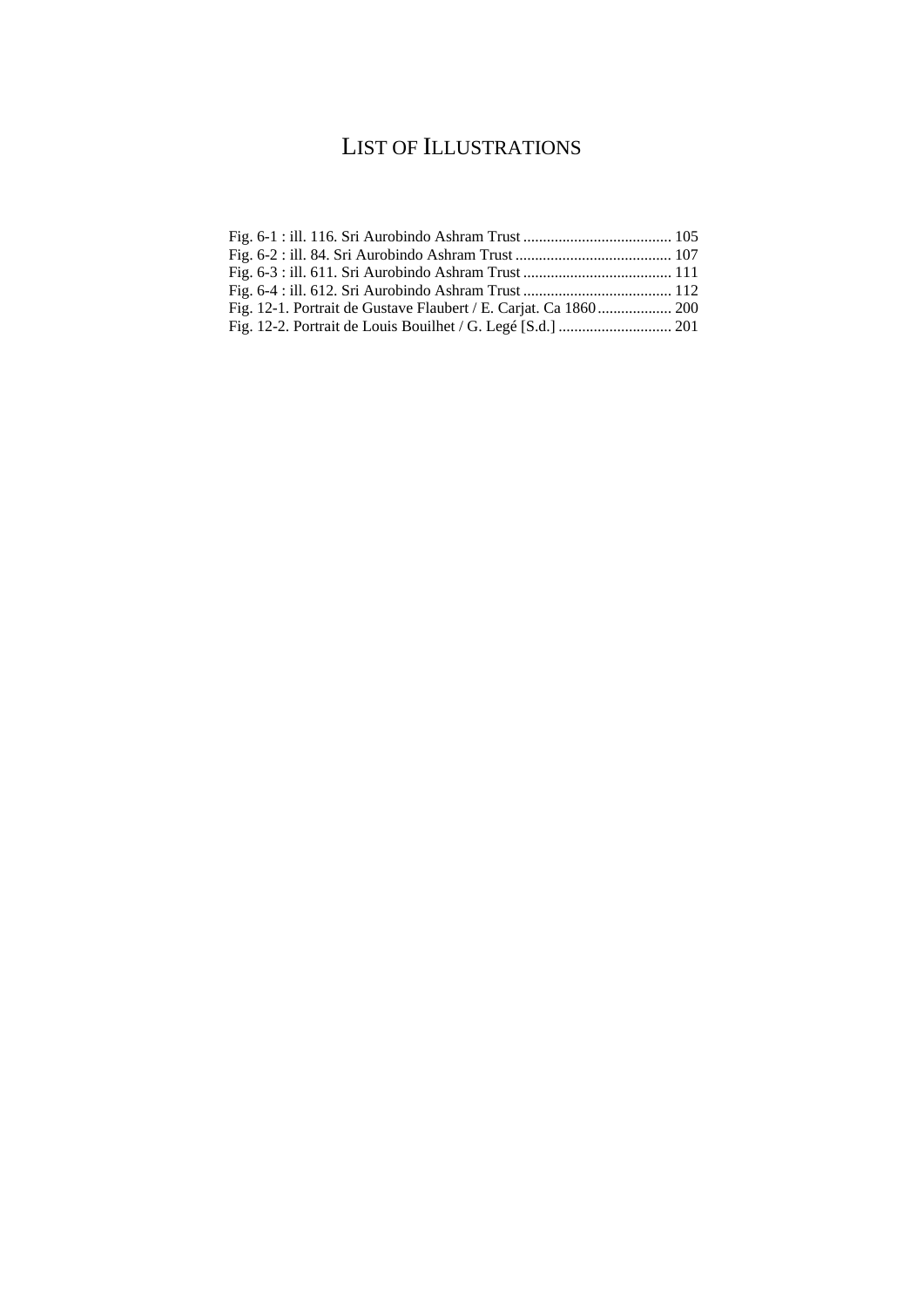### **ACKNOWLEDGEMENTS**

This volume comprises a selection of papers presented at an international conference o organised in O October 2014 at the École N Normale Supé érieure de Lyon (France). The conference was organised thanks to the support of the École Normale Supérieure of Lyon, the Institut Universitaire de France (IUF), the research laboratory ITEM (UMR 8132), the Ville de Lyon and ARC5 ("Cultures, sciences, sociétés et mediations").

The editor would like to thank Elisabeth Baïsse from the research laboratory LIRE (UMR 5611) for her precious help with the editorial process, as well as Emma Cypher-Dournes for her perceptive comments.

The volume is published thanks to the support of the Région Rhône-Alpes and ARC5 ("Cultures, sciences, sociétés et mediations").

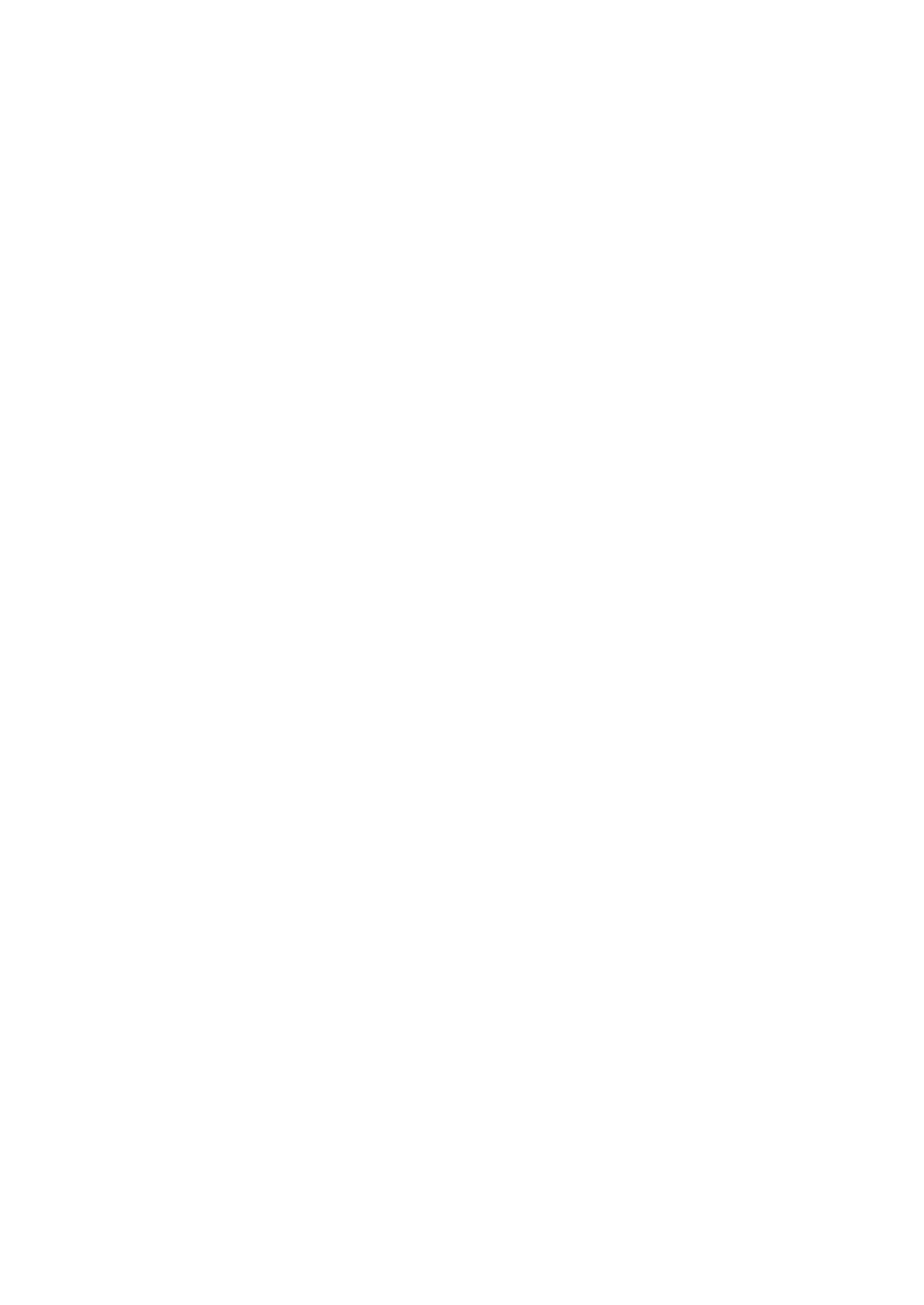### **INTRODUCTION**

## LETTERS BETWEEN WRITERS AS PRIVATE LITERARY CRITICISM

### VANESSA GUIGNERY (ÉCOLE NORMALE SUPÉRIEURE DE LYON INSTITUT UNIVERSITAIRE DE FRANCE)

While some writers adamantly refuse to allow anyone to read, let alone comment upon, their literary production before it is published, others are willing to submit their manuscripts and work-in-progress to their peers, in the hope of receiving critical judgment that might validate their choices, or prompt them to introduce changes. The aim of this collection of essays is to analyse the specificity of correspondences in which writers comment not only on the production of their correspondent, but also on their own artistic approach and their own work while it is still in progress or only just completed but not yet published. Such correspondences contain treasures of literary analysis when the recipient of a piece annotates it, criticizes it, judges it, inciting the sender to justify or defend his/her choices, to reconsider his/her method and to discuss his/her aesthetic principles. In some cases, correspondences include heated discussions between writers who do not share the same artistic conceptions. More frequently, a fruitful dialogue emerges which can help both parties delineate more clearly their trains of thoughts and their respective aesthetic stances, and can accompany works in their gestation. It is indeed sometimes through such private and informal epistolary exchanges that writers have managed to develop their own poetics and aesthetics. Cases of reciprocal fertilisation also exist, when the attentive criticism of a manuscript by a fellow writer has an impact on that reader-writer's own production and on his/her approach to his/her work.<sup>1</sup>

<sup>&</sup>lt;sup>1</sup> This volume has affinities with recent collections of essays that partly draw attention to the critical and genetic dimension of correspondences such as *Lettre et*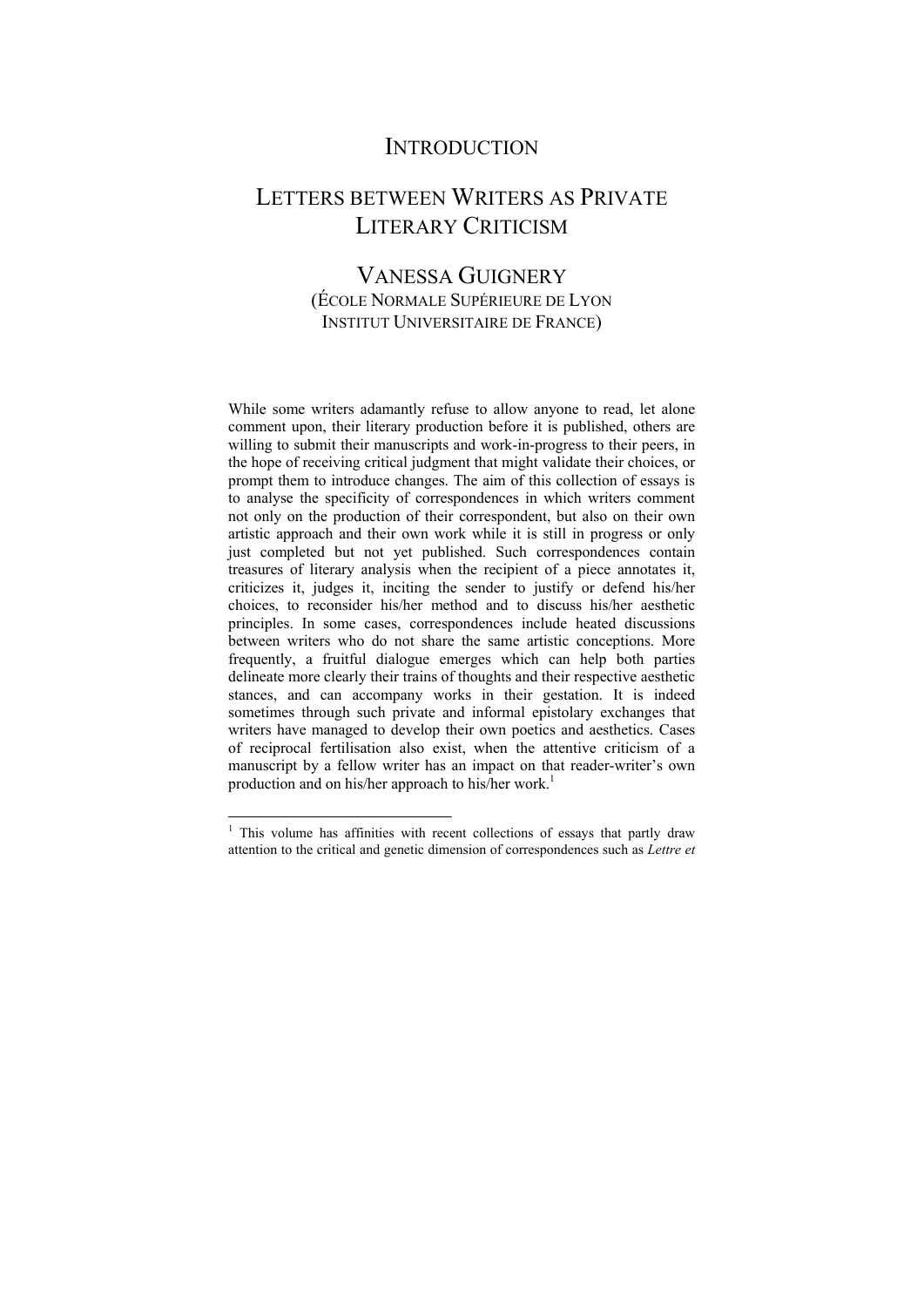Hugh Haughton argues that unless they figure as epistolary poems (Horace) or in epistolary novels (Samuel Richardson's *Pamela* and *Clarissa*, Laclos's *Dangerous Liaisons*), letters "tend to slip between genres" and are simply "treated as supplementary texts, hovering uneasily in the borderland between a 'document' and a 'work'" (57). For Pierre-Marc de Biasi, although letters are a fundamental source of analysis of the published works for literary critics, they are not strictly speaking a genetic document: they bear witness to the process of creation but are not part of it (72). This indeterminate, elusive and "nomadic" (Diaz) status of writers' letters can prove an asset. As noted by Rebecca Earle, "the letter form is a protean, all-inclusive genre, whose very shapelessness is its strength, allowing it to adapt to any expressive requirement" (8).

In the case of writers' exchanges about their literary work, the dialogical dimension turns the individual (and separate) letters into a proper "correspondence" based on a sustained relation in which "the parties involved take turns in being writer/signatory and addressee/reader" (Stanley 209). When authors discuss points of poetics and aesthetics, the epistolary genre becomes an aesthetic laboratory and a place for literary debates, which can result in the formulation of a full-fledged *ars poetica.*<sup>2</sup> Flaubert's correspondence with Louise Colet during the composition of *Madame Bovary*, at a time when he was correcting her poems in great detail, is the place where he defined his aesthetics in direct opposition to hers.<sup>3</sup> For Thomas Travisano (the editor of Robert Lowell and Elizabeth Bishop's correspondence), the letters of Ezra Pound provide "an insider's guide to the making of modernism as a literary movement in the words of its chief impresario" (49) while for Hugh Haughton, the letters of Pound, T.S. Eliot and Marianne Moore are "above all literary performances, performances which cast light on their *œuvres* in prose and verse but also on the institutions of modernism." (76)

In those literary correspondences whose very specific object is creation itself, writers reveal themselves as first critics, thus suggesting points of

*Critique* (2003), edited by Pierre-Jean Dufief, but also *Correspondance et poésie* (2011) and *Correspondance et théâtre* (2012), both edited by Jean-Marc Hovasse, as well as *Genèse & Correspondances* (2012), edited by François Leriche and Alain Pagès.

<sup>2</sup> One may recall that Horace's *Ars poetica* or *Epistle to the Pisos* was originally a letter in verse addressed to the Piso family.

<sup>&</sup>lt;sup>3</sup> Yvan Leclerc has shown that in the case of Flaubert, the correspondence is the only place where the critical discourse can be heard as he never published any review, manifesto, critical essay or preface, apart from his preface to Louis Bouilhet's posthumous *Dernières chansons* (Leclerc 111).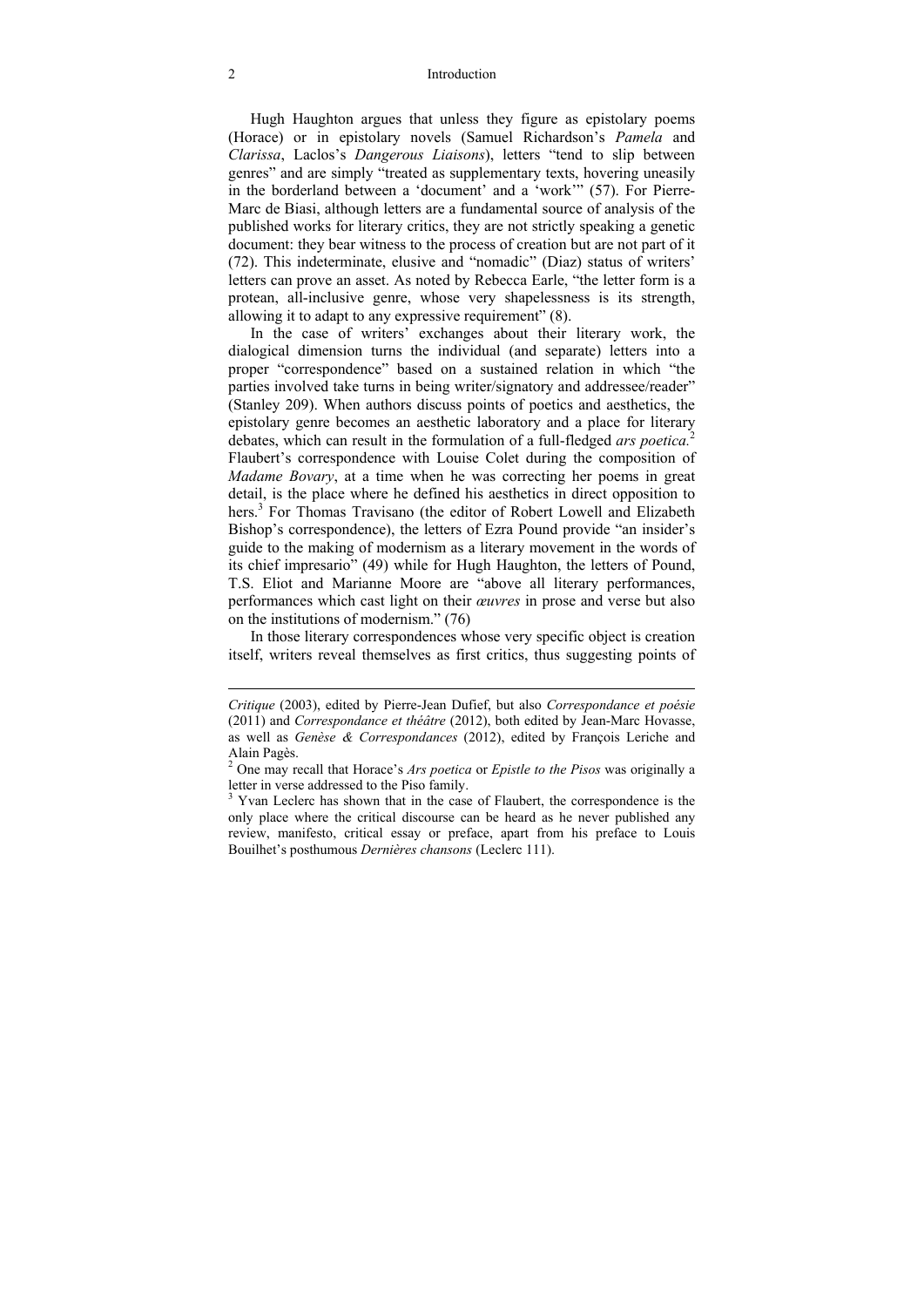contact between correspondences and literary criticism. Far from the autobiographical or anecdotal dimension to which the epistolary genre often pertains, the critical component of writers' private exchanges can be considered as a very peculiar type of literary criticism between peers: not the criticism of an external exegete after publication, but that of an acquaintance of the author who is him/herself a writer and comments on the work before publication. The critical judgment offered by that writer was not originally meant to be published and is therefore not formulated with that intention—except in the case of self-conscious and marketoriented correspondences which were initiated from the start with the deliberate intention of publication.<sup>4</sup> In most situations however, comments are relatively relaxed, spontaneous, direct and open, without any taboo or censure (even if feelings of friendship—or even of love—between letter writers can lead some to qualify their criticism). The informality, ease and candour of this special form of criticism are precisely what can sometimes illuminate the work more fully and more clearly than a published essay which has been laboured over for a long time. Referring to Gerard Manley Hopkins's letters, Michael D. Hurley notes: "the genre of letter writing, the typically informal style of his correspondence, allows his literarycritical insights to emerge incidentally, irrelevantly, even irreverently"  $(149)$ .<sup>5</sup> This early stage of private literary criticism thus greatly differs from the public reviews or statements that may be published by the same writers on the same works,<sup>6</sup> but also from formal and artful essays or prefaces by writers on their own production.

<sup>&</sup>lt;sup>4</sup> This is the case of the collection of letters between Paul Auster and J.M. Coetzee, *Here and Now: Letters 2008-2011* (2013), discussed in this volume by Gerd Bayer, but also *Distant Intimacy: A Friendship in the Age of the Internet* (2013), the email correspondence that took place over a year between Frederic Raphael and Joseph Epstein, two writers who had never met. Raphael and Epstein's project, in which they thought might be "some fun, not to mention \$\$\$" (1), was inspired from the correspondence between Michel Houellebecq and Bernard-Henri Lévy, which took place from January to July 2008—*Public Enemies* (2008)—and includes a "Glossary of Letters" with brief summaries of the twenty-eight letters (305-309). 5

<sup>&</sup>lt;sup>5</sup> Hopkins's sometimes desultory method of epistolary writing can lead him to give essential information about his poetry between parentheses or in postscripts. See for example the postscript to his letter to Robert Bridges of 8 August 1877 about the difference between a counterpoint and a circumflex (in Thornton and Phillips 277).

<sup>&</sup>lt;sup>6</sup> In this volume, Jeremy Elprin shows how John Keats's contestation of his fellow poets Wordsworth and Hazlitt was confined to the realm of the familiar letter and stayed safely away from the public arena.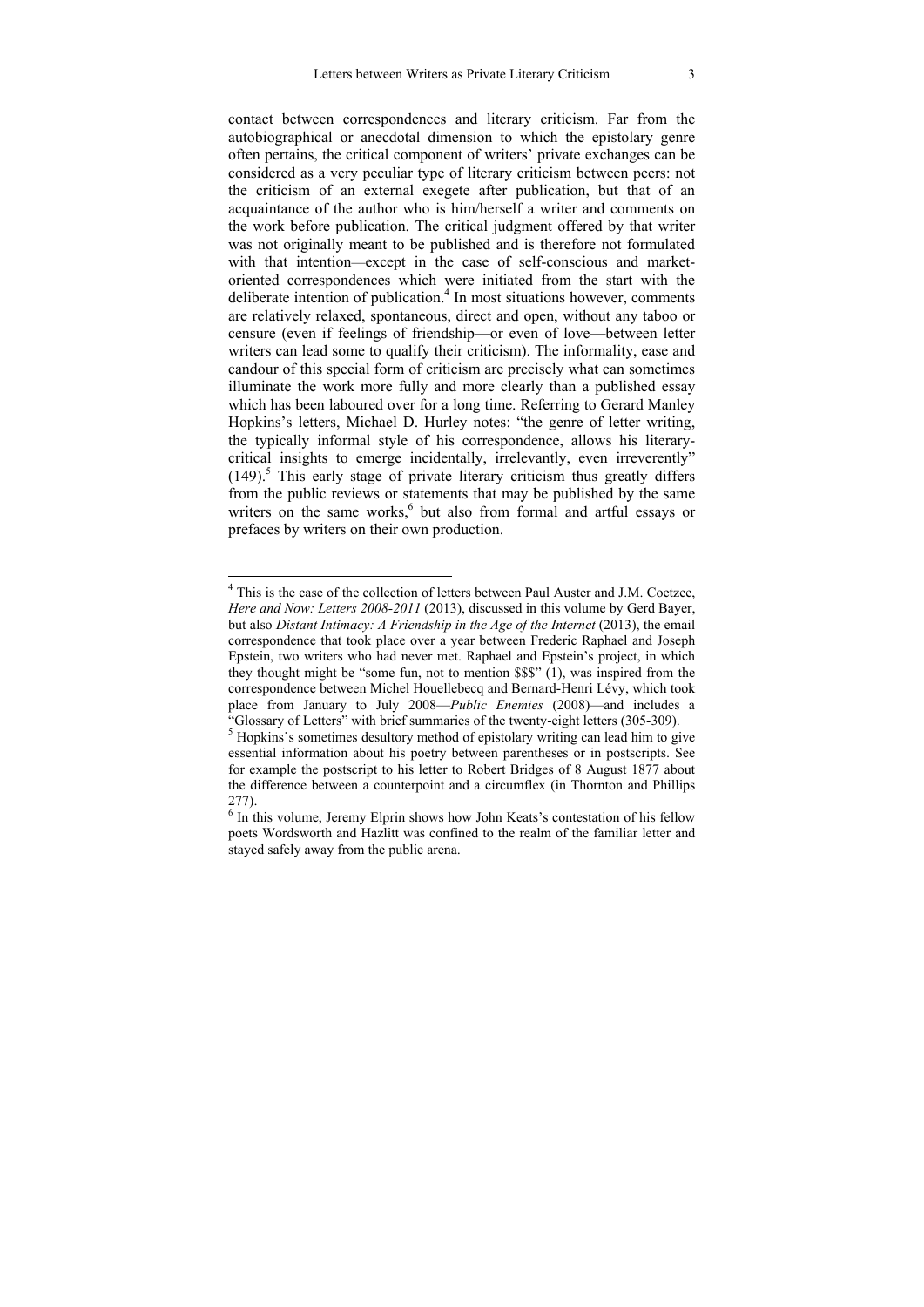A few examples taken from various correspondences between writers will be developed below to highlight some of the questions raised by this special type of critical letter-writing and developed in the following chapters of this book. Three main aspects will be approached: the discussion will first focus on the status of the letter-writers in relation to each other to determine whether they can genuinely act and be considered as peers; the examination will then turn to the way in which they make their remarks and criticism, with more or less diplomacy and tact; finally, the type of advice they give will be considered in order to determine whether comments on the work pertain to specific details of formulation, vocabulary or rhythm, or if they allow writers to develop broader discussions about their own aesthetics.

#### **Peers: almost the same, but not quite**

Several writers have argued that criticism of literary works should be conducted by peers and between peers, "within the restricted circle of a small elite" (Dufief 6), and not by the general public, by journalists or by academics. The private letter could therefore be seen as the privileged refuge for such a reserved activity (Leclerc 120) within a specific "epistolary community" (Stanley 203). Flaubert famously chose fellow writers—Alfred Le Poittevin, Louis Bouilhet, Ernest Feydeau, Yvan Turgenev, George Sand, the Goncourts—with whom reciprocal literary exchanges could take place, but with each one of them, a different type of balance and relationship was installed. Flaubert called Bouilhet "my literary conscience, my judgment, my compass", "my advisor, my guide", "my *midwife*" (Flaubert IV, 70, 76, 153) and the two friends commented on their works in progress in a spirit of fraternal conviviality and reciprocity.<sup>7</sup> Turgenev was an equal in terms of age, profession and standing with whom Flaubert peacefully shared similar literary assumptions, George Sand an older peer with radically opposed aesthetic principles,<sup>8</sup> Maxime Du Camp his polar opposite in artistic choices and doctrines,<sup>9</sup> Jules and Edmond de Goncourt younger brothers who looked up to Flaubert and aspired to be his equals while being aware of his

<sup>&</sup>lt;sup>7</sup> All quotations from Flaubert's correspondence are my translation. Two chapters in this volume (by Sarga Moussa and by Stéphanie Dord-Crouslé) are devoted to the correspondence between Flaubert and Bouilhet.

<sup>&</sup>lt;sup>8</sup> For more information on the correspondence between Flaubert and Sand, see Kallel.

<sup>9</sup> Du Camp made 251 notes on the manuscript of *L'Éducation sentimentale*, of which Flaubert discarded 87 (de Biasi 104-105).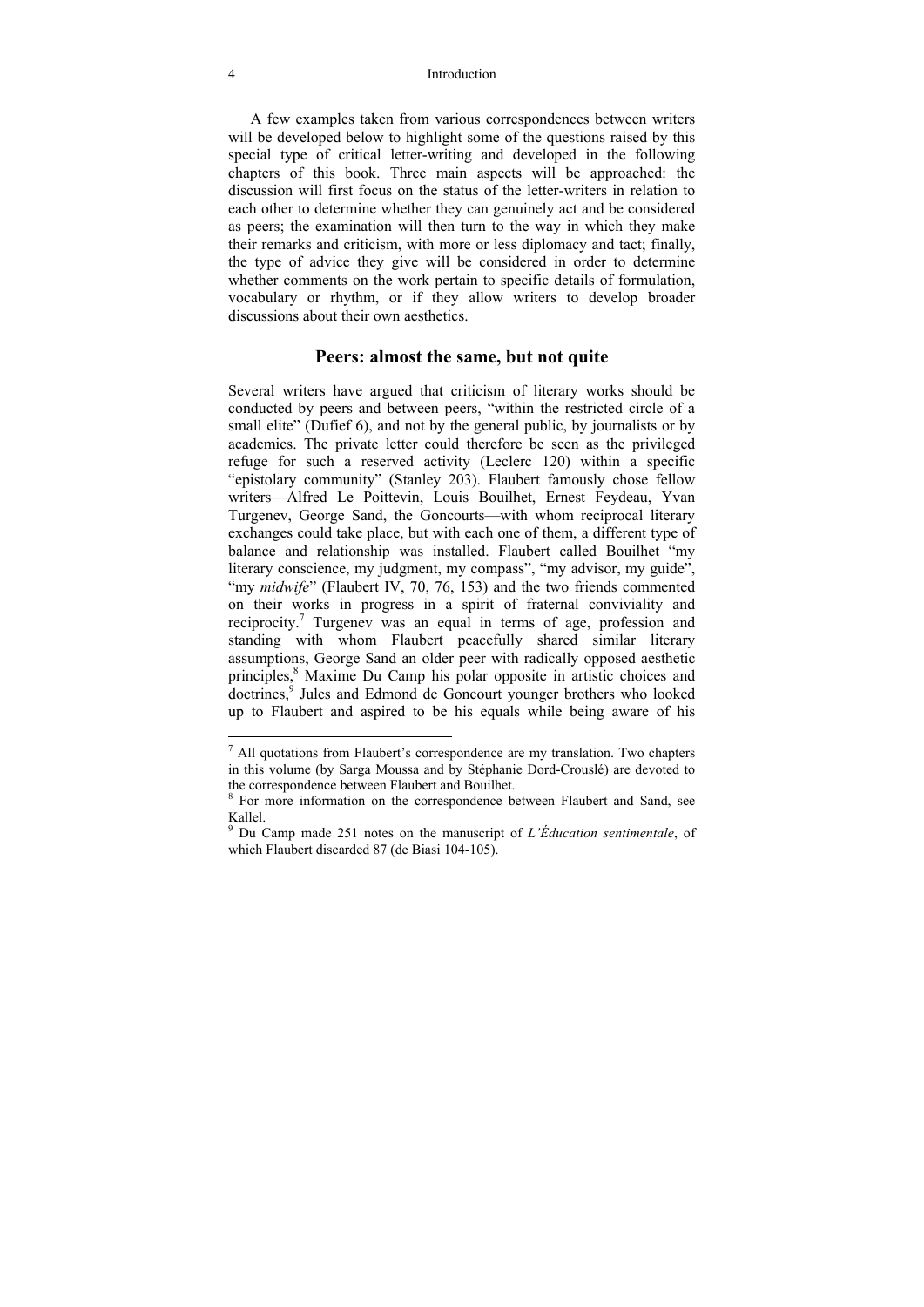"unyielding alterity" (Dufief 157).<sup>10</sup> Louise Colet was neither an equal nor one with whom Flaubert could share his religion of Art, and yet when he was writing *Madame Bovary*, she was the privileged recipient of letters in which he wrote about his frightful difficulties of composition and expounded his aesthetic principles.

As several contributors to this volume point out, the word "peers" needs to be interrogated as writers in correspondences are rarely equals: to borrow Homi Bhabha's formula from a very different context, the "recognizable Other" is "almost the same, but not quite" (122). One writer may be older and more experienced than the other, may have published more or have had more success.<sup>11</sup> In such cases, the younger writer's letters are often characterised by a shy, tentative and unassuming tone, excessive considerateness and deference or even self-deprecation. Lynn Keller records for instance that Elizabeth Bishop (born in 1911) would rarely send a piece to Marianne Moore (born in 1887) "without apologizing for its 'awful faults,' without labelling it 'vague,' 'trivial,' 'tedious,' or even 'a little CHEAP.'" (409) The relation between writers (even when they are of the same age) can thus sometimes amount to a relation of master and disciple,<sup>12</sup> literary advisor and protégé, even if at some point, cracks may appear in the figure of the instructor who also needs the reassurance of the apprentice to validate his/her own art.

Sometimes, the superiority-inferiority complex emerges from correspondences between almost exact contemporaries, as is the case of the epistolary exchanges between André Gide (1869-1951), Pierre Louÿs (1870-1925) and Paul Valéry (1871-1945). If Valéry and Gide may have felt superior to their friend Louÿs, the triangular relationship actually complicates the distribution of roles.<sup>13</sup> As noted by Pascal Mercier, "any

<sup>10</sup> In this volume, Pierre-Jean Dufief examines the correspondence between Edmond de Goncourt (after his brother's death) and Alphonse and Julia Daudet. 11 In our volume, this is the case of Victor Hugo in relation to Auguste Vacquerie

<sup>(</sup>as analysed by Jean-Marc Hovasse), of Charles Dickens towards Wilkie Collins (as shown by Hubert Malfray), of Sri Aurobindo Ghose in relation to Dilip Kumar Roy (as demonstrated by Benedetta Zaccarello), and of André du Bouchet towards Jean-Michel Reynard (as examined by Corinne Blanchaud).

<sup>&</sup>lt;sup>12</sup> In this volume, Laetitia Sansonetti shows how the sixteenth-century poet Gabriel Harvey acted as the mentor of his contemporary, the budding poet Edmund Spenser. In another chapter, Catherine Thomas-Ripault notes that Ernest Feydeau treated Flaubert, Georges Sand and Sainte-Beuve as "masters" in his letters to them.

<sup>&</sup>lt;sup>13</sup> Other famous triangular correspondences include that between Léon Bloy, Joris-Karl Huysmans and Villiers de l'Isle-Adam—*Lettres. Correspondances à trois* (1980), edited by Daniel Habrekorn—and that between Marina Tsvétaïeva, Boris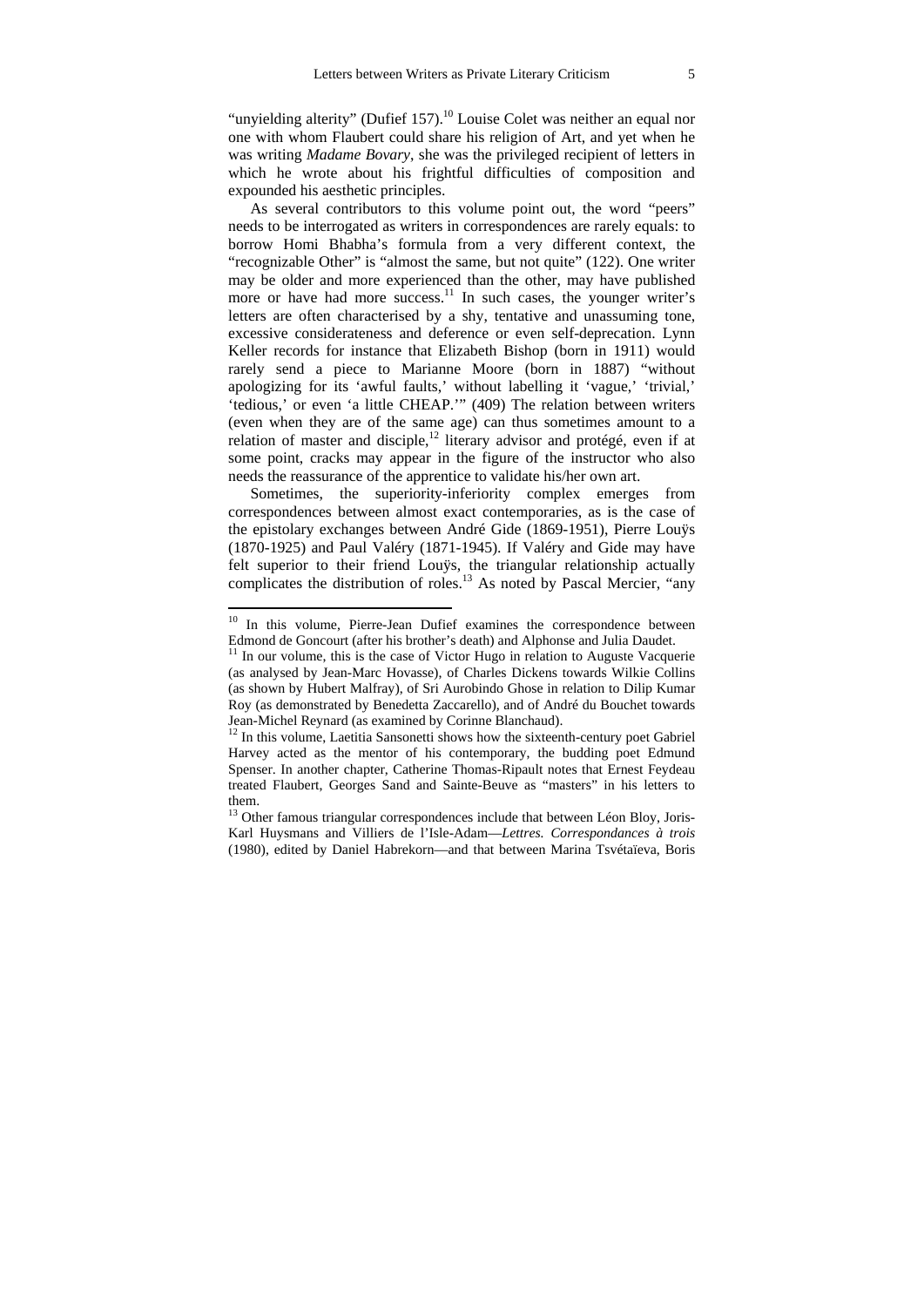trio is the simple juxtaposition of three duos which are enriched by their combinations" (in Fawcett and Mercier 9).<sup>14</sup> Gide and Louys became friends in 1888 while they were at the École Alsacienne, and from then on, kept encouraging each other to write. When Gide, in a letter of September 1889, described in great detail his project for a book about a gifted young man entitled *L'Éducation sentimentale*, Louÿs's advice was: "*forget everything*. Forget the existence of a *Werther*, a *À Rebours*" (99). Louÿs told his friend to take down notes, think of plans, write sketches, but do no more, as "autobiographical novels are only *possible* half way through one's life" (101). On the other hand, he encouraged Gide to write poetry, which he considered an excellent exercise for prose—"Make lines! Make lines!" (101)—and sent him one of his own poems, as he would continue to do in the next few years. On 26 May 1890, Pierre Louÿs met Paul Valéry whose "eyes sp[oke] like Gide's" (178), and Valéry sent two sonnets to Louys with his very first letter  $(184-185)$ .<sup>15</sup> An astounded Louÿs wrote to Gide: "Remember the name of Valéry, whom I told you about. I received a letter and poems from him. That one is a real one." (192) This would soon provoke Gide's jealousy as he wanted to protect his special relationship with Louÿs and was suspicious of this new friend, but when Valéry and Gide finally met in December 1890, Valéry was enraptured (365) and Gide enthralled (and intimidated) by his new companion (366).

Although Gide and Louÿs stopped corresponding in 1895 after a final quarrel,<sup>16</sup> Valéry continued to write to each of them and the duos went on exchanging commentaries on each other's production. During fifty years of a solid friendship and an intense correspondence, Gide and Valéry encouraged each other to write and publish, and shared opinions of their works, Valéry often with an undisguised bluntness. Louÿs and Valéry, for their part, continued to correspond until 1920. On 11 May 1916, Louÿs sent Valéry the corrections to his *Poëtique*, telling his friend: "I will not publish that without having you read it" (1082), and justifying his changes in detail (1083-1086). A few days later, Valéry commented on these

Pasternak and Rainer Maria Rilke during the summer of 1926—*Correspondances à trois* (2003).<br><sup>14</sup> All the following quotations are my translation into English of extracts from

*André Gide, Pierre Louÿs, Paul Valéry. Correspondances à trois voix*. *1888-1920* 

Shortly after Louÿs's death in 1925, Valéry wrote: "The friendship of Pierre Louÿs was a capital episode in my life. It was by sheer chance that I met him and as a result my life was completely changed." (Lockspeiser 161)

<sup>&</sup>lt;sup>16</sup> See Luc Dellisse, *Le Tombeau d'une amitié. André Gide et Pierre Louÿs* (2013).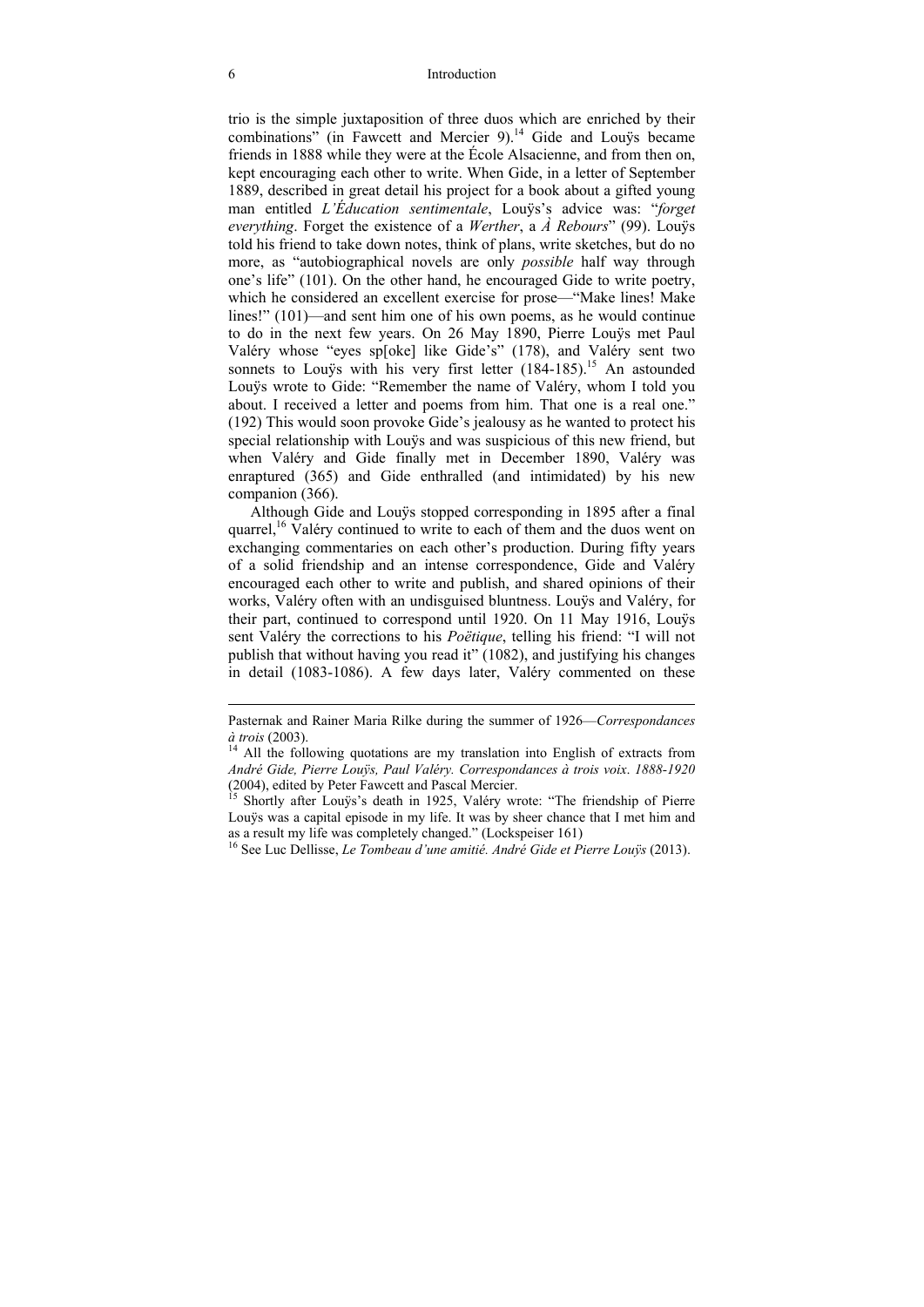corrections (and would continue to criticise his friend's poems in the future) and then sent Louÿs the first 131 lines of *La Jeune Parque*, complaining that his friend the poet André Lebey (who had had them read to him) "does not quibble" (1087). Over the next few months, Louÿs who found the poem "one of the most beautiful in our language" (1103) would pay the utmost attention to the lines sent by Valéry, offering precise comments, using square brackets around the words he liked the least and indicating which lines he admired the most. Valéry praised his friend for "having put his finger […] on the little golden corpses that stink among the hemistichs" (1107), but also sometimes defended his choices. When Louÿs barely commented on seven hand-written pages of *La Jeune Parque*, Valéry wrote that he was disappointed as he was expecting his friend's observations "IMPATIENTLY", and confessed he could "only rely on you, your ear, your taste, your experience, your difference and your resemblance" (1122). When Valéry sent new lines, awed Louÿs exclaimed: "You have too much genius. You make me ashamed. All this is disgusting. Writing such lines should not be allowed" (1154-55).

While Valéry and Louÿs may have considered each other as peers when they met, $17$  Valéry's intellectual ascendance rapidly became indisputable. According to Pascal Mercier, although Louÿs recognised the superiority of both Gide and Valéry, his dashing boldness and spirited dynamism made him assume the "position of discoverer and '*coach*'" (19) but also conductor. Gide and Valéry may appear to be on a more equal footing, but Gide felt inferior. In 1863, he wrote to Eugène Rouart: "[Valéry] is more intelligent than us, or at least always seems to be" (19). Despite those various (and visible) degrees of superiority or inferiority, the three writers craved for the comments, opinions and criticisms of the other two, which could validate their work or help assuage doubts.

There exist other cases of correspondences which are less concerned with issues of status and more based on equal reciprocation and exchange. The letters between B.S. Johnson (1933-1973) and Zulfikar Ghose (born in 1935) are a remarkable example of such a balanced relation between peers. The two men met when they were undergraduates in England and published their first novels and poems around the same time (Johnson's novel *Travelling People* appeared in 1963; Ghose's collection of poetry *The Loss of India* in 1964), and some of their works were reviewed together. They frequently exchanged views on literary matters, read each other's early drafts and commented thoroughly on them, suggesting

 $17$  Émile Henriot even considers Valéry's first letters to Louÿs "almost those of a disciple" (in Fawcett and Mercier 35).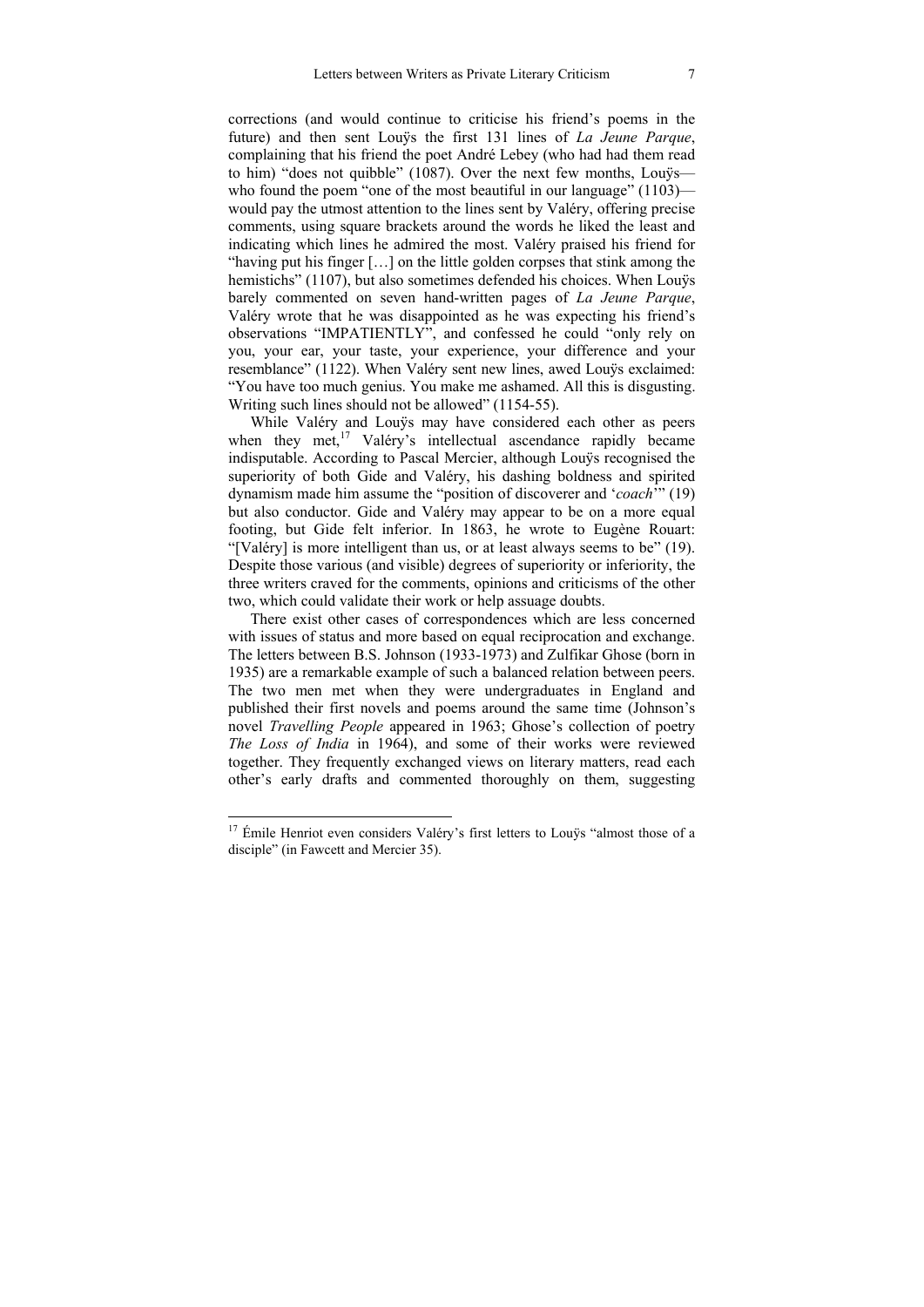revisions. Johnson rehearsed many of his experimental ideas in his letters and in some instances, responding to his friend's criticism and doubts, wrote an extended analysis of his work in progress. From their detailed critical comments on their work, the reader can derive a comprehensive understanding of Johnson's critical thinking, whether it concerns his ideas about form, his attention to questions of style, his thoughts on prosody and the metres he uses in his poems, or what 'truth' in literature means to him. Ghose's approach to literature also emerges from his detailed commentary of his friend's work and other writers' production, as well as from his statements on rhythm and images in poetry, the use of syllabic meter, or his advocacy of strict forms within which to achieve freedom. Much of the correspondence is thus an extended literary discussion, which gives important insights into their work "from literary gestation to the discovery and assertion of their distinct voices" (Shamsie 1).

In his autobiography *Confessions of a Native-Alien*, Ghose wrote: "Bryan has been the best critic-companion any writer can wish for" (92), and in reaction to Johnson's irritation with scathing reviews of one of his novels, he told his friend not to pay attention to any critic: "The only praise that pleases me is that of a writer whose work I respect" (in Guignery 400). However, part of the two writers' tacit agreement was that they should not only offer encouragement and admiration but also be "bluntly critical if that was what the work deserved" and help each other write better (Ghose 2010/2011, 22). Therefore, when Ghose disagreed with Johnson's apparent defence of "a poetry without metaphor" in one of his early poems, the latter vehemently reacted:

[...] wasn't the point of showing each other poems that we should try to make each other's writing better? Thus I'm not interested in whether you accept the statement in THE DISHONESTY OF METAPHOR or not: I'm interested in whether the poem can be improved in diction, rhythm, or any other technical thing. (in Guignery 250)

Ghose answered that Johnson's diction and rhythm were fine, but that the poem as a whole was "somewhat banal" and the paradox at the heart of it "all too obvious" (in Guignery 252). Johnson would nevertheless publish the poem in its original version. In addition to Johnson's insistence on making "each other's writing better", the two writers were always prompting each other to experiment with new forms instead of replicating what had already been done. On 4 December 1966, Johnson judged Ghose's second novel, *The Murder of Aziz Khan*, "a retrogression" from the first: "I am very disappointed you have not tried to do something new [...] you have not pushed the novel form any further forward with this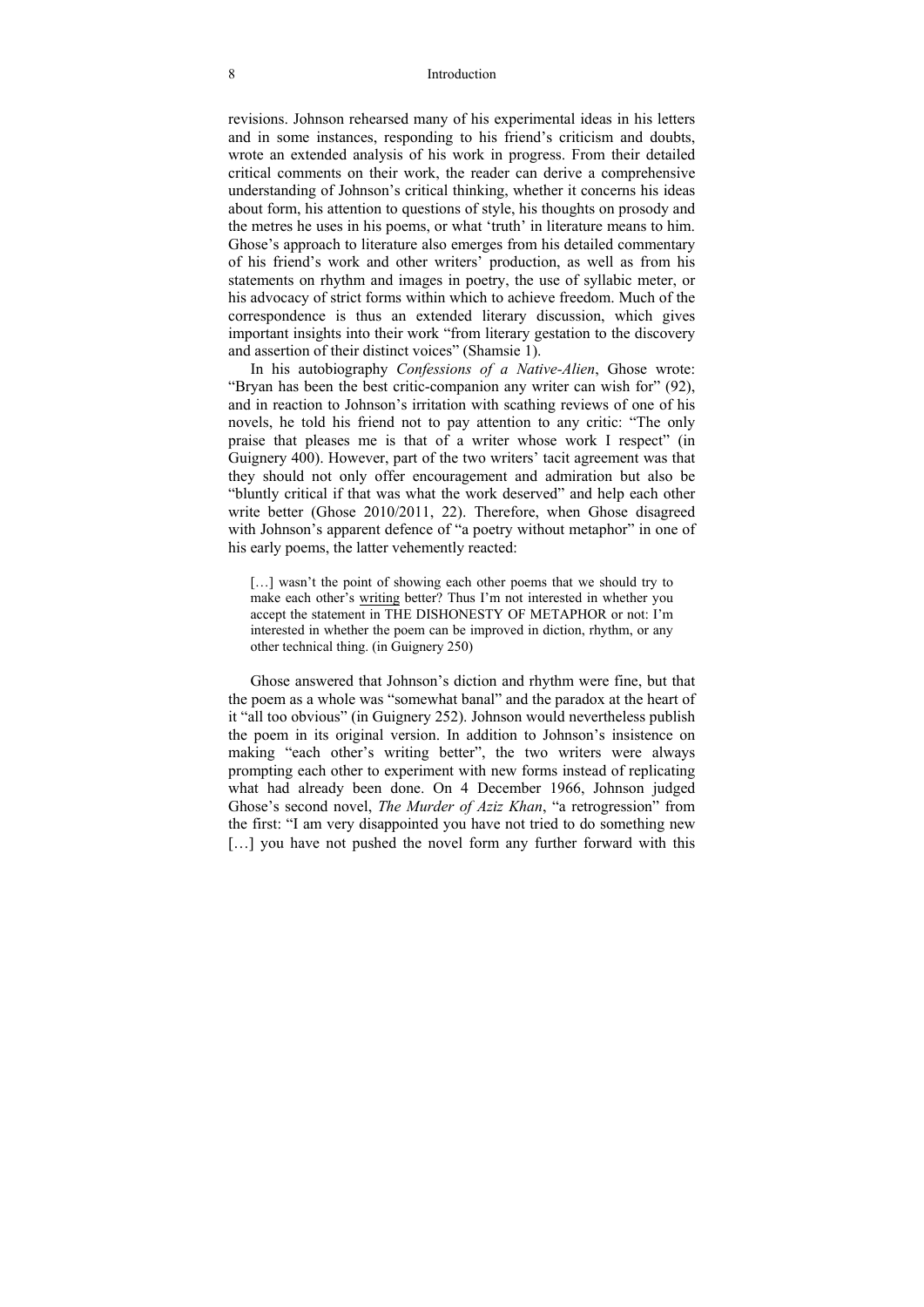novel" (in Guignery 236). On 9 May 1967, Ghose responded to Johnson's poems in a similar way:

[...] show me something new, something which is really a development from your past work: your last three poems are neither; they are merely different without being good. Please accept this as helpful criticism, as a way of trying to make the writing of your poetry better. (in Guignery 252)

Such exchanges between Ghose and Johnson are frequent and emblematic of the way the two friends were sincerely doing their best to help each other as peers in the interest of artistic improvement and innovation, alternating between direct criticisms and friendly encouragement.

#### **The choice of words**

The examples given above of correspondences between peers, which are either fairly equal (Ghose, Johnson) or less than equal (Valéry, Louÿs, Gide) reveal that the criticisms are expressed more or less tactfully. A famous case of blunt comments from one writer to another is found in the correspondence between Gustave Flaubert and Louise Colet. When they met in June 1846, Flaubert was twenty-four and an unpublished provincial writer; Colet was thirty-five and an established, prize-winning poet and salon-goer. And yet, Flaubert was the one who advised Colet on her work, which he judged with the utmost severity and outspokenness, but also commented with the greatest care. When Colet sent the corrected draft of her poem "La Paysanne" to Flaubert, the hermit of Croisset, who had never written verse but had always paid the closest attention to the poetic creations of his friend Louis Bouilhet, spent six and a half hours writing down his detailed comments and corrections pertaining to vocabulary, grammar, meter, rhythm, sonorities, images and metaphors (Flaubert II, 182-198).18 In his letter of 28 November 1852, he warned her from the start that he was going to "slate" her and so he did, judging her lines "heavy", "bad", "detestable", "terrible", "odious". After sixteen pages of objections, he wrote: "*Everything I have not marked seems to me either good or excellent*" (198). A week later, Flaubert and Bouilhet spent three hours discussing "La Paysanne" and on 9 December, Flaubert sent Colet the manuscript with their "corrections", or what he would rather call "observations" (200). Ten days later, he declared himself "superlatively annoyed" at her "revolting obstinacy of carelessness" and advised her to

 $18$  For a precise analysis of Flaubert's corrections of Colet's poetry, see Robert.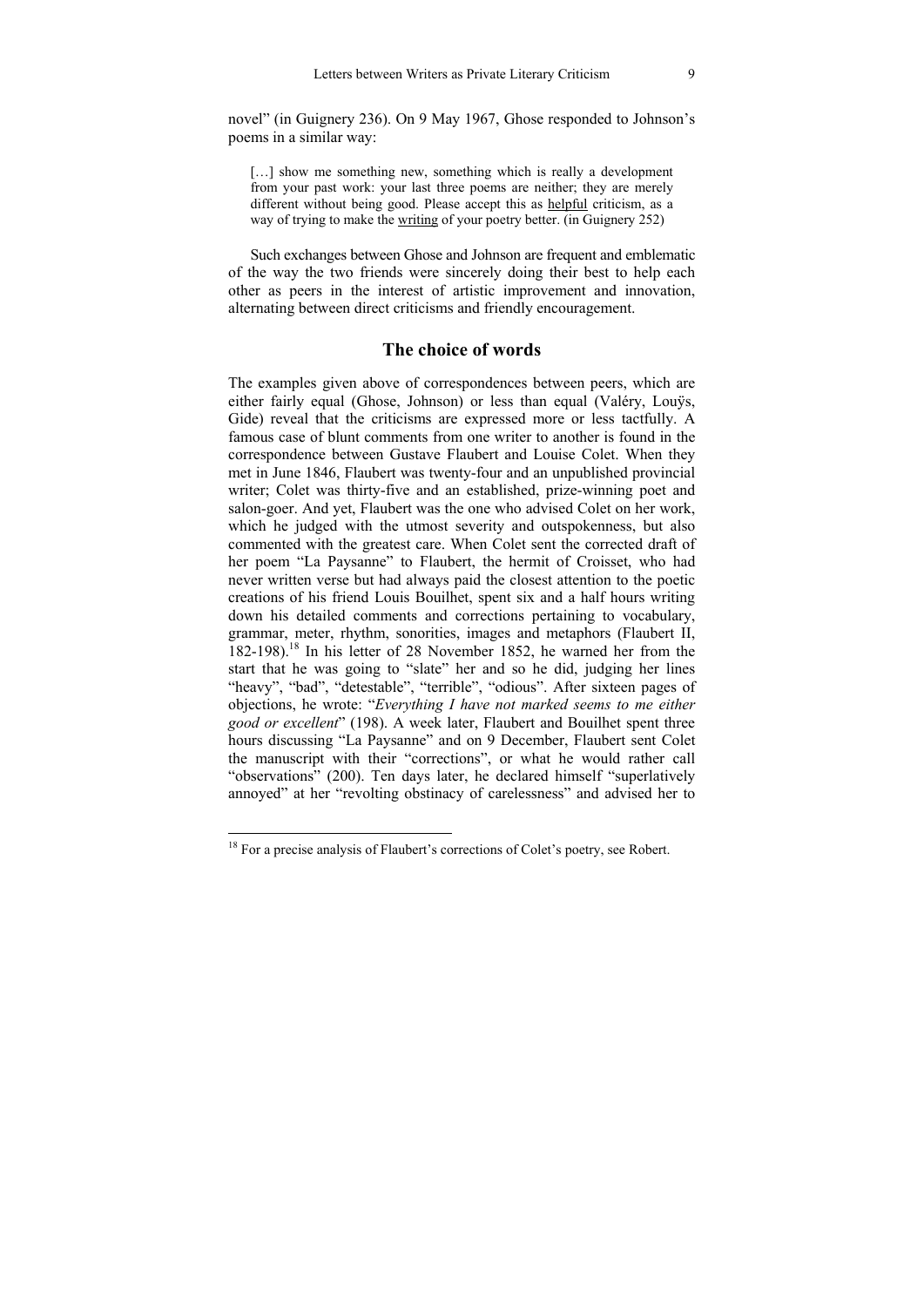"*meditate*" before she wrote (210) and to "rewrite almost all lines" (213). On 29 December, he told her "La Paysanne" was "*good*" but sent four pages of further comments (220-224), and continued to suggest changes until January 1854, at which point he started commenting upon her next poem "L'Acropole" (later published as *L'Acropole d'Athènes*), in the same vein.

While Flaubert (together with the inseparable Bouilhet) kept suggesting corrections and deletions, Colet doggedly resisted them so that on 11 March 1854, the uncompromising writer grew impatient with her obstinacy and sent her an angry letter reproaching her for her heedlessness (262-265). The reason why Flaubert's advice consistently went unheard is that Colet's romantic, lyrical and highly subjective aesthetics was incompatible with his own poetics. In particular, the latter was based on a principle of impersonality that he was struggling to implement in his own composition of *Madame Bovary* at the time, as described at length in his letters to his mistress, the only place in his literary work where Flaubert could assume the first-person pronoun and make personal statements. As Julian Barnes wrote in an essay about Louise Colet: "there is something almost comic about the ultimate hopelessness of [Flaubert's] counsel: here was the young devotee of form and priest of the impersonal seeking to redirect a poet who was his polar opposite" (2002, 180).

Significantly, this praxis of corrections and recommendations only worked one way as Flaubert refused to send Colet a single page of *Madame Bovary* before it was finished and therefore she could never reciprocate by offering her own comments on the work in progress. Beforehand, Colet had almost always praised Flaubert's already completed work, even when she did not particularly like it, and her compliments often met with his disapproval. In 1847, Maxime Du Camp warned her that Flaubert had been "profoundly wounded by the extravagant praise" she had lavished on *Novembre* (Barnes 2002, 189),<sup>19</sup> and when she expressed admiration for the first *Éducation sentimentale*, Flaubert rebuked her for her "excessive enthusiasm" (Flaubert II, 29).

We find none of Flaubert's abruptness and inflexibility in the correspondence between the Flaubertophile Julian Barnes and his friend, the renowned critic and biographer Hermione Lee. On the contrary, the close friendship that unites them and Lee's intimate familiarity with Barnes's work over the years lead each of them to show the greatest

<sup>&</sup>lt;sup>19</sup> In her Memento of 26 November 1851 however, Colet wrote that she found the work "weak" and "mediocre", and she sent Flaubert a twelve-page letter about it (Flaubert II, 882), which unfortunately has not survived.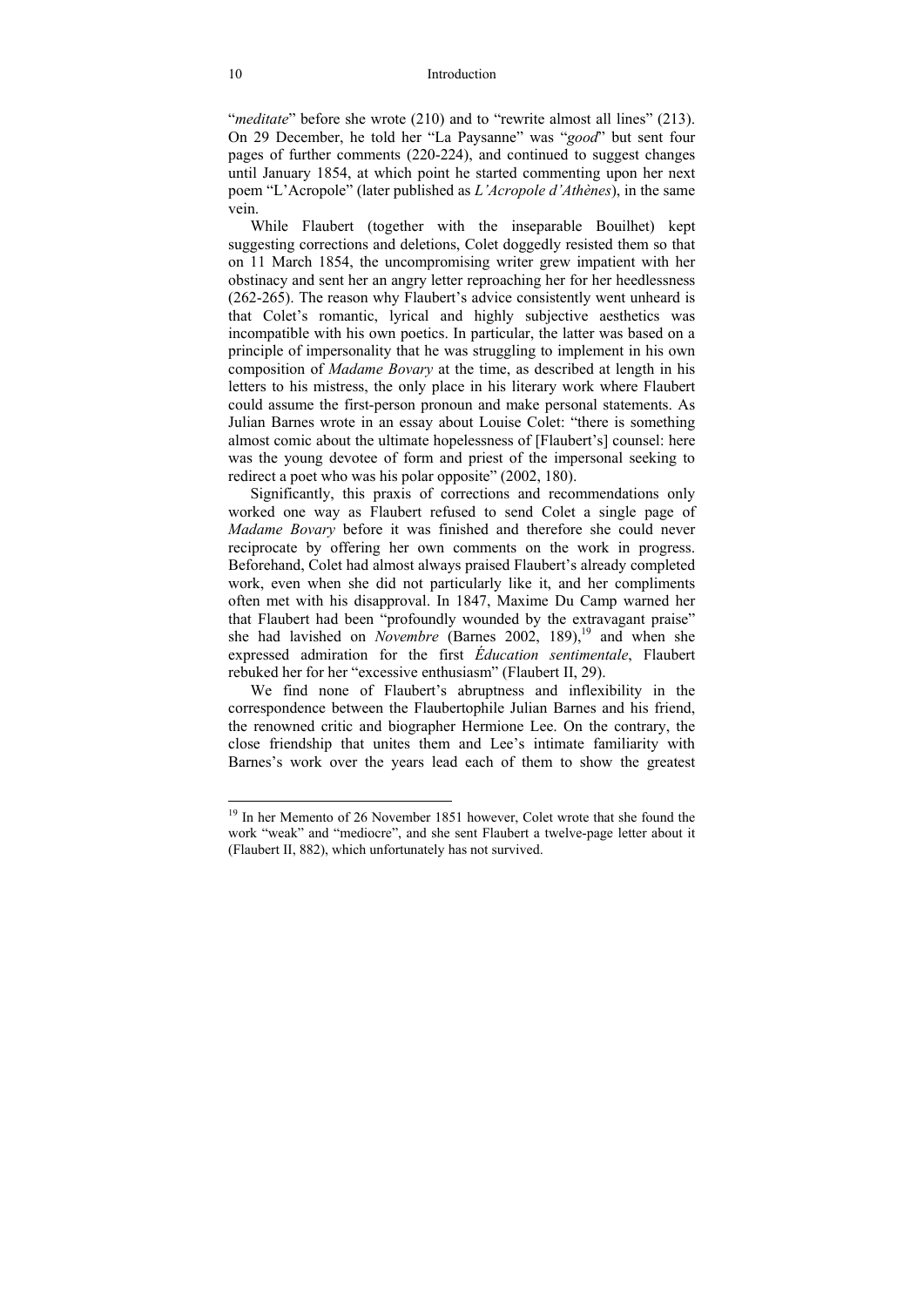respect in their criticism of the other's production. Barnes's archives at the Harry Ransom Center in Austin, Texas show that Lee commented at length upon the drafts of his novels, short stories and essays, sending long letters, faxes or emails with very careful indications, annotating the typescripts in great detail or sending pages of typed comments.<sup>20</sup> Lee's extensive comments are offered generously as she is neither editor, publisher, agent nor reviewer, but is happy to give her opinion as a friend and fellow writer, and sometimes even provides more than annotations. For instance, in addition to her thirteen-page letter about the first draft of Barnes's *A History of the World in 10½ Chapters*, she sends photocopies of poems by Matthew Arnold, W. H. Auden, Robert Frost and Heathcote Williams, which she feels could relate to specific passages in the book. She also gives information about intertextual echoes that Barnes might not have been aware of. Regarding the chapter entitled "Upstream!", Lee notes:

(it's the title of a play by Ayckbourn, set on a boat, incidentally. No that's way upstream. But that would be the title of the film, that's the point.): Firmin: incidentally, not that it matters, Firmin is the name of the hero of Lowry's Under the Volcano, so lousy stuff had been done about how it's 'infirm' anagram, etc. In case you don't want the echo.  $(1.7.1)^{21}$ 

Lee's expertise as a literary critic combined with her long standing friendship with Barnes and her informed knowledge of his work enable her to provide meticulous analyses of the drafts (which would have made for illuminating reviews)<sup>22</sup> and offer valuable advice about narrative momentum, structure or even choice of words. Having read a later draft of the chapter entitled "The Survivor" from *A History of the World in 10½* 

 $20$  Extracts from unpublished letters by Hermione Lee to Julian Barnes are printed below with the kind permission of Hermione Lee, Julian Barnes and the Harry Ransom Center. Extracts from "Papers. 1971-2000" will be referenced with number 1 followed by box and folder numbers. Extracts from "Addition to His Papers. 1996-2006" will be referenced with number 2 followed by box and folder numbers.

 $21$  Barnes kept the name Firmin for the Jesuit missionary in the film in which his fictional protagonists perform (Barnes 1989, 203).

<sup>&</sup>lt;sup>22</sup> Although Hermione Lee took part in many public discussions with Julian Barnes, apart from a short review of his first novel *Metroland* in 1980, she never reviewed his books, precisely because of their special relationship. Referring to his second novel *Before She Met Me*, Barnes wrote to Lee: "you are quite right not to review it. Even if you thougt [*sic*] it was entirely wonderful (perhaps especially if), you shouldn't." (1.1.4)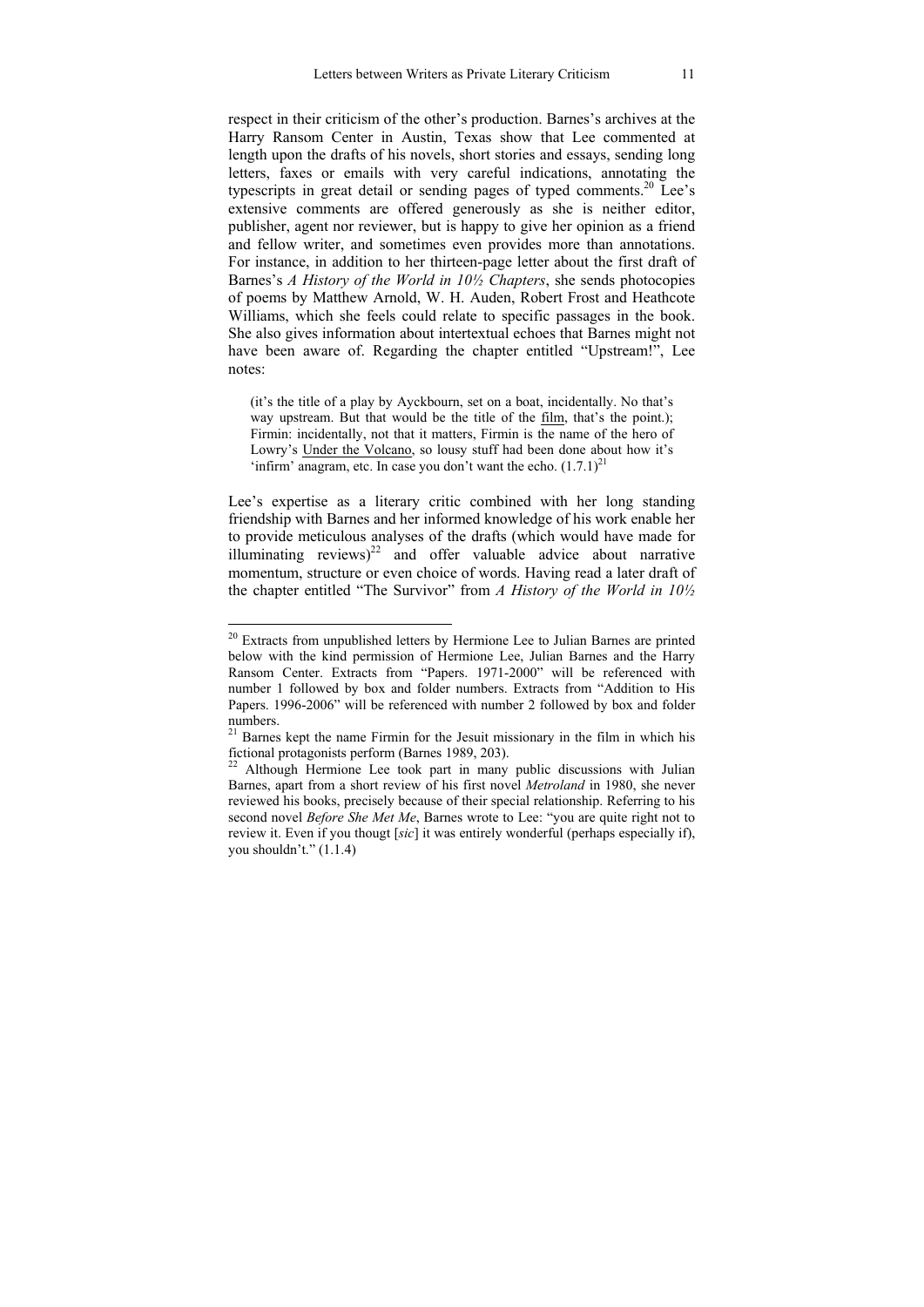*Chapters*, she writes on 1 August 1988: "I think this does work better". and adds "a few tiny things" about grammatical tenses: "'skin was torn off and what's underneath is blood'—was or is both times?",  $23\overline{as}$  well as formulation: "Reacting against this enclosure'—bit stiff?"<sup>24</sup>  $(1.7.1)$ . On 4 April 1992, Lee sends a six-page letter of appreciative comments on *The Porcupine*, based on precise passages, but refers to "tiny points" where she thought the language "sounded too formal", for example in "High expectations did not lead to tall words" (1.12.4), which Barnes later transformed into a less dense formulation: "The high expectations of the last years refused to declare themselves in tall words." (Barnes 1992, 42)

Hermione Lee not only expresses her admiration for the work, using such adjectives as "brilliant", "wonderful", "impressive", "enchanting", "beautiful", "marvellous" or "extraordinary", and underlining important laudatory words in her letters for emphasis, but she also proves extremely tactful and moderate when making suggestions which are usually presented as "tiny things" and "minor comments". Reacting to the draft of the short story "Dragons" in a letter of 10 January 1990, she uses such sentences as "I was a bit uncertain", "I would have liked a tiny bit more, maybe only one sentence [...]", "Well you do that I suppose on p.6, para 2, but I wanted it in a bit more detail". She even graciously refers her cautious remarks back to herself, offering Barnes the possibility of ignoring her comments if he so wishes: "that's probably just my appetite for more detail"; "perhaps I'm just being a slow reader" (1.2.1), "this is because I am a lit. intello" (1.4.5). Sometimes, Lee assumes the roles of both reader/critic and writer, or prosecutor and defender—like Geoffrey Braithwaite in *Flaubert's Parrot*, who alternates between the voice of an invented prosecutor of Flaubert and that of his defender in "The Case Against" (Barnes 1984, 128-136). After a paragraph of questions about the time scheme in *Talking it Over*, which she finds too ambiguous, Lee concludes: "No, I think that's right as it is, it should be ambivalent" (1.14.5). Even though she comes to the conclusion that nothing should be changed, her reflections about the treatment of time are valuable in that they draw attention to specific narratological choices.

 $2<sup>23</sup>$  The first typescript draft read "The skin is stripped off and what's underneath is blood" (1.6.8). The published version is "The skin was torn off and underneath was blood" (Barnes 1989, 84).

<sup>&</sup>lt;sup>24</sup> In the published version, "She thought her mind could be reacting against this enclosure, and giving her hints" (1.7.1) was replaced with "She thought her mind could be protesting, asking to be let out." (Barnes 1989, 99).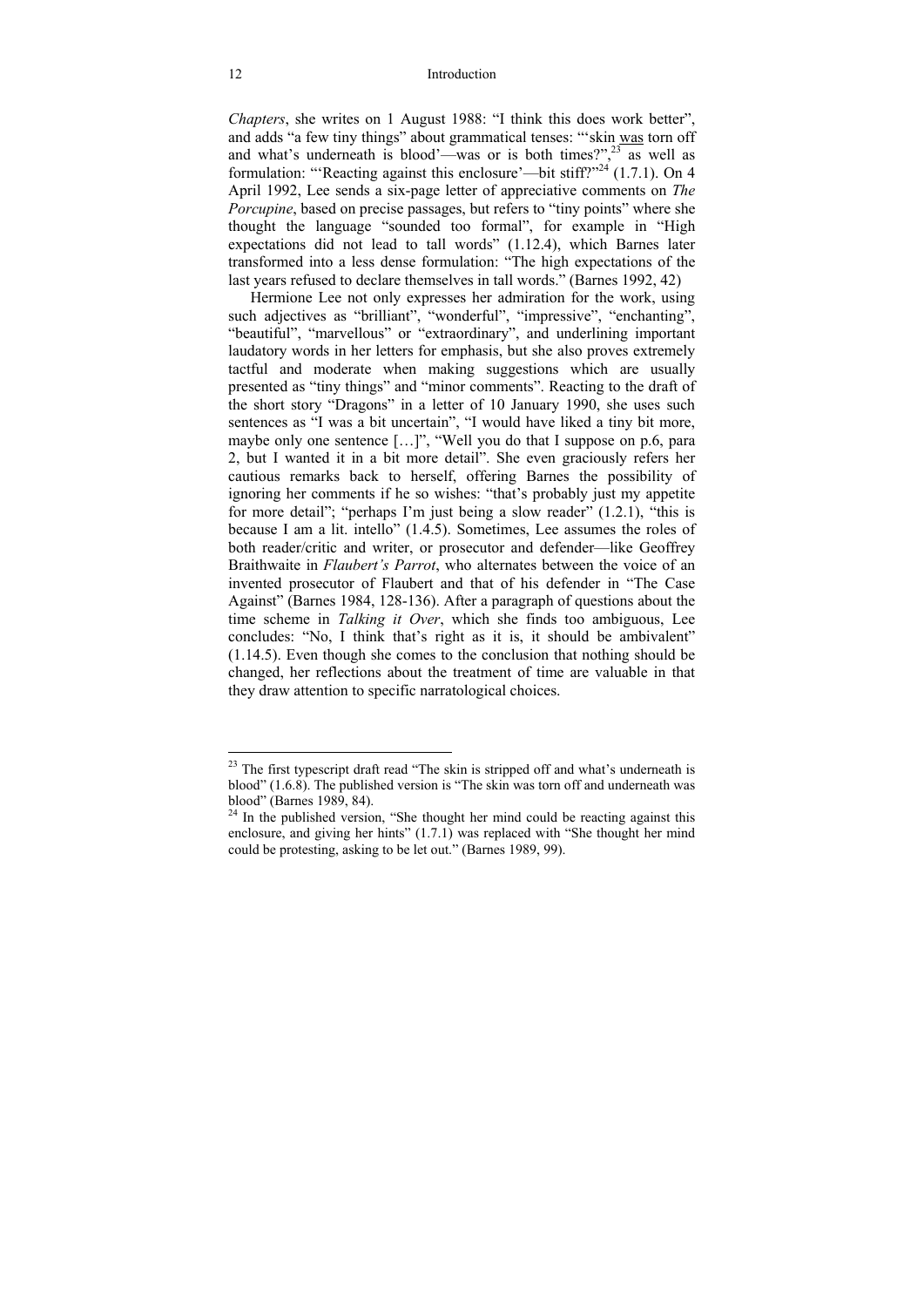Although the reader rarely has access to Julian Barnes's answers,  $25$  we know he takes Lee's remarks into careful consideration, as revealed by a comparison between the first drafts and the published versions of the books, but also because he sometimes asks for more information about a specific word she used. In a fax of 2 January 1998 including comments about the novel *England, England*, Lee explains: "No, difficult wasn't a euphemism for dull, but for ambiguous." (1.4.5) One of the rare letters from Barnes in the archives is a copy of his letter to Lee responding to her comments about *Before She Met Me*. While he declares himself "glad you found it as funny as you did, and glad about the bits you liked", he is intent on justifying his choices and sometimes disagreeing with Lee's interpretations in a longer section of the letter introduced by: "Now for your Buts, and my reButs"  $(1.1.4)$ . His refutations<sup>26</sup> and detailed explanations offer an interesting insight into the book, although Lee's interpretations are not invalidated by the statement of Barnes's intentions.

#### **From detailed criticism to** *ars poetica*

Whether writers offer their criticisms bluntly or cautiously, as equals or not quite equals, it is also interesting to examine the type of comments that are made. Referring to Flaubert's correspondence, Yvan Leclerc distinguishes three types of literary comments within letters: specific criticisms on the work which has been sent to the writer for evaluation, general aesthetic principles, and reflexions on one's own production and its genesis (113). The three categories often blur as corrections made to a piece of work can lead to the expression of a poetics. The degree of attentiveness to comments and genuine dialogue also varies from one

<sup>25</sup> In the case of *Arthur & George* (published in 2005) and later works, email correspondence sometimes allows the reader to read Barnes's side of the exchange, his most frequent question being "does this work for you?". In July 2004, he sent Lee one-eighth of his new (as yet untitled) novel with precise narratological questions—"Did the split narrative work for you?"; "Did you notice/have any trouble with the past/present tense split?"; "did it bother you that the narratives, though interwoven, are not contemporaneous in time?" (2.2.5)—which Lee diligently answered.

 $26$  Examples of such refutations are: "I didn't write her as funny at all", "I didn't intend there to be a 'switch', any more than I inteded [*sic*] the ending to be a 'surprise'"; "No, it's not in any way a parable, covertly feminist or not"; "Hmmm. McEwanish – I don't think so"; "My use of MacLean's brain-theory is much more speculative; it's certainly not introduced as 'an answer'"; "I don't intend the threetier-brain theory as an 'explanation' of how Graham behaves" (1.1.4).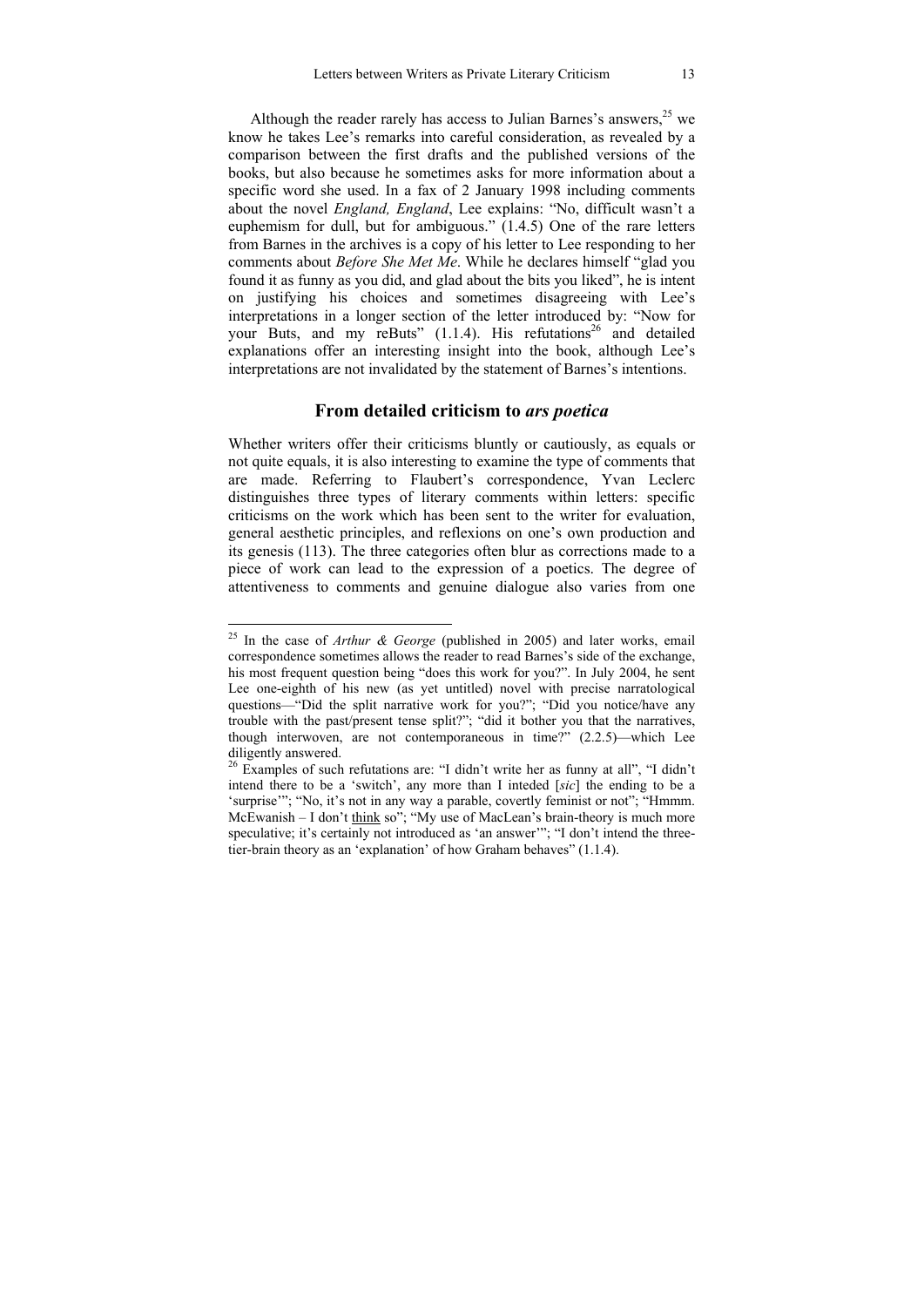correspondence to the next. Françoise Leriche and Alain Pagès point out that some writers elicit the active participation of their peers (through corrections and detailed criticisms which will modify the draft) while others use their letters as pretexts for monologues to expound on their theoretical and aesthetic ideas, "narcissistic displays with no repercussion on the genetic process"  $(8)$ .<sup>27</sup> In the second case, the very notion of the correspondence as an exchange falls apart to be replaced by a selfabsorbed letter to oneself.

A comparison between the first drafts of a text and its published version is essential to establish which comments by another writer in epistolary writing have been taken into account and which have been discarded.28 Between 1937 and 1940, Elizabeth Bishop sent most of her manuscripts to Marianne Moore for commentary, and the older writer was determined to "scrutinize every detail" in them (in Costello 398), giving the most thorough advice on stylistic and technical matters. Moore's criticism includes the following recommendations:

[...] omitting a few words and phrases or, in stories, longer passages [...] querying particular phrases, identifying some combination of sounds that seems to her ear discordant, noting an interruption of rhythmic continuity, suggesting some slight variation in pacing […]. (Keller 417)

In a letter of 1 May 1938, Moore also famously berated Bishop for her evasion of profundity and her dangerous "tentativeness and interiorizing" (in Costello 391). Mostly, Moore recommends discipline and an endless attention to the smallest details, and Bishop sometimes modifies her drafts accordingly. For her famous poem "The Fish", following Moore's advice, Bishop replaced the adjective "lousy" with "infested", and "gunwales" with "gunnels", and discarded capital letters at the beginning of lines. As a consequence, she wrote to Moore in a letter of 19 February 1940 that she felt "very ADVANCED" (Giroux 88). In other instances however, Bishop humbly justified her decision to keep a particular word, and in the case of the poem "Roosters", which Moore took the liberty to rewrite in a letter of

 $27$  Writers can also use the vehicle of a letter to share with one or several of their peers a brief summary of the novel they are currently writing. This is what Robert Louis Stevenson did in a letter to Henry James when he was writing *The Master of* 

<sup>&</sup>lt;sup>28</sup> As shown by Francois Gallix in this volume, Graham Greene corresponded with R.K. Narayan and with Mervyn Peake, and as one of the directors of Eyre and Spottiswoode, made alterations and corrections to their manuscripts, which the two writers accepted.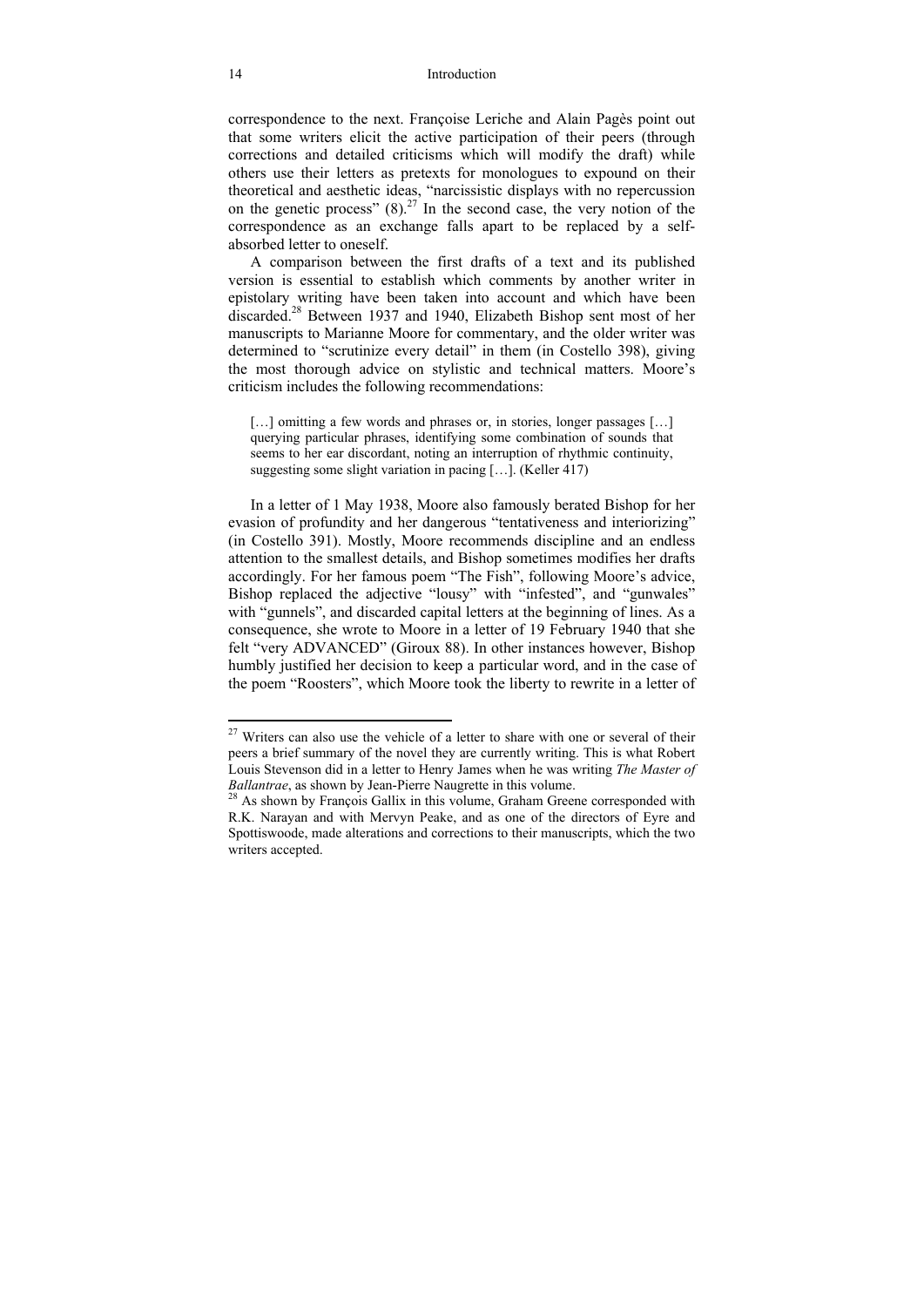16 October 1940 (changing the stanza construction, removing some rhymes, condensing lines, eliminating several stanzas and modifying the title), Bishop responded tersely and from then on, stopped sending unpublished work to Moore (Keller 422-23).

As Bishop gained self-confidence, intellectual self-reliance and aesthetic independence, she, in her turn, became a commentator on other writers' work in her correspondence, especially that of Robert Lowell. Bishop and Lowell wrote letters to each other for thirty years (from 1947 to 1977) in which they encouraged, complimented and emulated each other, but also sometimes gently competed with each other.<sup>29</sup> According to Paul Muldoon, their correspondence, though full of outward praise, is "more often than not guarded rather than unbuttoned" (216): "despite their outward bombast, these letters have their inward tendency to quietly bombard" (225). When commenting on Lowell's poems, Bishop (who felt uneasy about some of them but was intent on protecting their friendship) cautiously insisted on accuracy of words and a sharp attention to detail. As early as 3 December 1947, after receiving an early draft of Lowell's poem "Falling Asleep over the Aeneid", Bishop made a few queries about the choice of specific words which she judged "gratuitous" or which "bother[ed]" or "puzzle[d]" her.<sup>30</sup> Such meticulous readings which led to modifications in final versions might be more common for poets as their pieces are easier to send than a complete novel or even part of it, and maybe more suitable to be commented upon in detail. $31$ 

Sometimes, comments upon another writer's work go beyond suggestions of alterations of a specific word and enable the formulation of aesthetic principles, as shown by the correspondence between Gerard

 $29$  On 22 April 1960, Bishop (who had drafted a sonnet called "The Drunkard") wrote to Lowell (whose poem on the same topic was entitled "The Drinker"): "Oh—I think your drunkenness poem is going to be superb! Yours is definitely better. It started me off on mine again. Mine is more personal and yet a bit more abstract, I think. Please send me your finished one and I hope eventually to send you mine." (in Travisano and Hamilton 315) The last poem in Lowell's *Life Studies*, "Skunk Hour", is dedicated to Bishop and a homage to (and part imitation of) Bishop's "The Armadillo", dedicated to Lowell.

<sup>&</sup>lt;sup>30</sup> Following her interrogations, Lowell would change "mass" to "morning service" and delete "Johnny Comes Marching Home Again" from his poem (Giroux 151- 152).

<sup>&</sup>lt;sup>31</sup> One may also refer to exchanges between Gérard de Nerval and Théophile Gautier, W.B. Yeats and Dorothy Wellesley or Ezra Pound and e.e. cummings, to name just a few. The correspondences between the experimental poets William Carlos Williams and Louis Zukofsky, Pound and Zukofsky, Charles Olson and Robert Creeley, are discussed in this volume by Lacy Rumsey.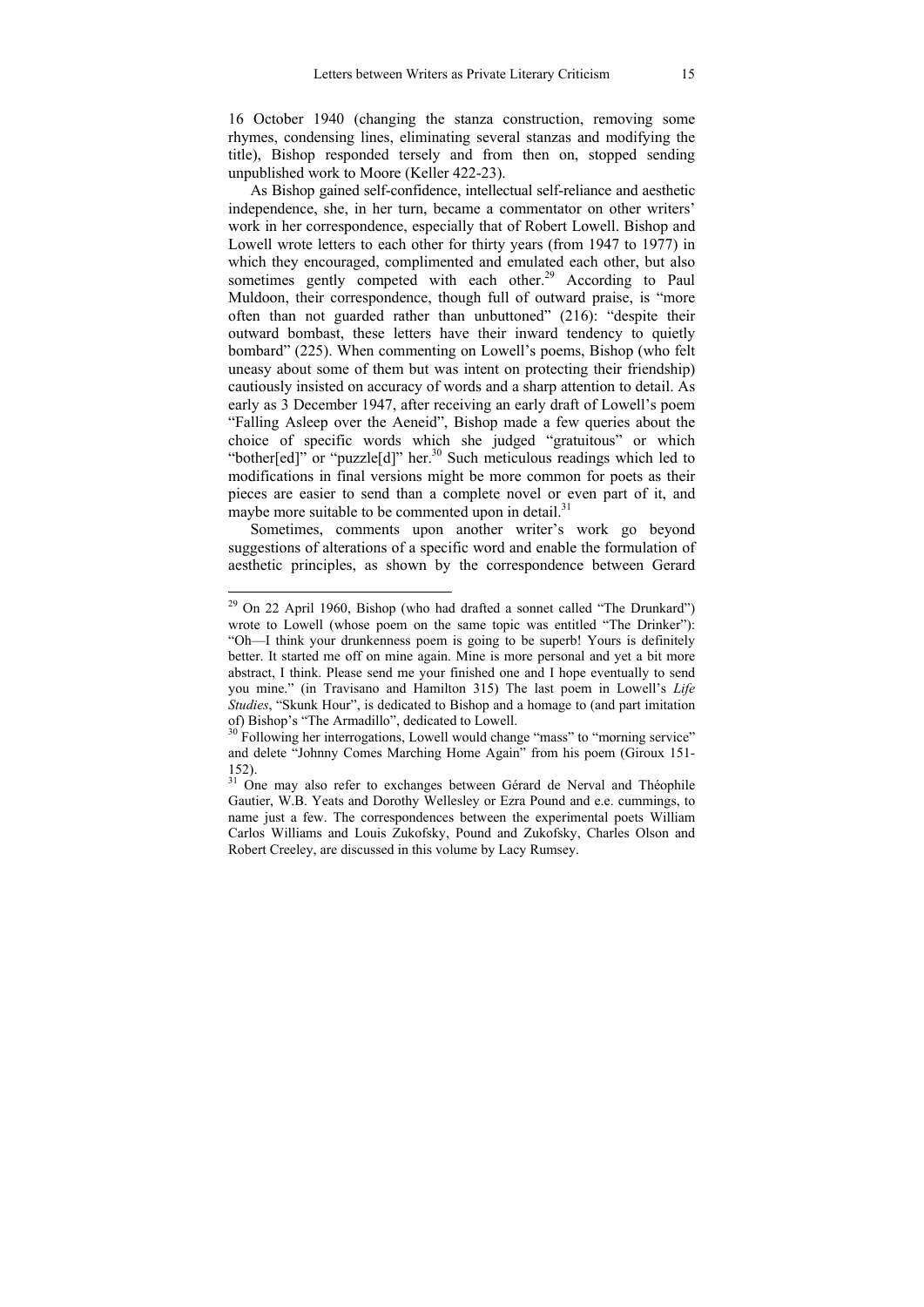Manley Hopkins and the Poet Laureate Robert Bridges (later editor of Hopkins's poems). Hopkins not only meticulously and uncompromisingly commented on the poems Bridges sent him, insisting on accuracy and propriety in the choice of words and paying utmost attention to metre and rhythm; he also offered extended explanations of his own production, which profitably complement what he wrote in more formal published texts. For instance, as noted by Michael D. Hurley, "when it comes to defining and characterising his innovative metrical practice, the letters clarify and correct the simplified account he offers in his best-known exposition of sprung rhythm, the *Author's Preface*." (149)

These clarifications result in particular from Hopkins's frustration at Bridges's annoying misunderstandings of his technique and dismissal of some of his poetry. When, on 8 August 1877, Hopkins sent Bridges "The Wreck of the Deutschland", his first poem in sprung rhythm (which had been rejected by the Jesuit journal *The Month* two years earlier), Bridges was declared to offer no "serviceable criticisms", writing instead that he would not "for any money" read the poem again.<sup>32</sup> Bridges considered its rhythm too informal, reproaching Hopkins for his "licences", and judged the whole poem obscure, calling the result "presumptious [*sic*] […] jugglery" (in Thornton and Phillips 282). To justify the strictness of his verse. Hopkins gave precise examples of his metrical count.<sup>33</sup> explained why there were no outriding feet in his poem and defended his use of sprung rhythm as "the nearest to the rhythm of prose, that is the native and natural rhythm of speech, the least forced, the most rhetorical and emphatic of all possible rhythms" (in Thornton and Phillips 282). Bridges's coolness towards Hopkins's poetry, far from discouraging the latter, prompted him to explain his method in great detail and confirmed his faith in his own system.<sup>34</sup>

A further stage in artists' constructive exchanges is reached when a writer's personal letters become a major source of inspiration for the

 $32$  On 21 August 1877, Hopkins wrote to Bridges: "your criticism is of no use, being only a protest memorialising me against my whole policy and proceedings." (in Thornton and Phillips 282)

<sup>&</sup>lt;sup>33</sup> For example: "I never allow e.g. <u>I</u> or <u>my</u> (that is diphthongs, for <u>I</u> = <u>a</u> + <u>I</u> and <u>my</u>  $=$  ma  $+$  i) in the short or weak syllables of those feet, excepting before vowels, semi-vowels, or r, and rarely then, or when the measure becomes (what is the word?) molossic" (in Thornton and Phillips 280-281).

<sup>&</sup>lt;sup>34</sup> Hopkins would also explain his principles of sprung rhythm and counterpoint in letters to Richard Watson Dixon (a Roman Catholic priest and poet himself) in October 1878 and March 1879 (in Thornton and Phillips 317-318 and 344-345).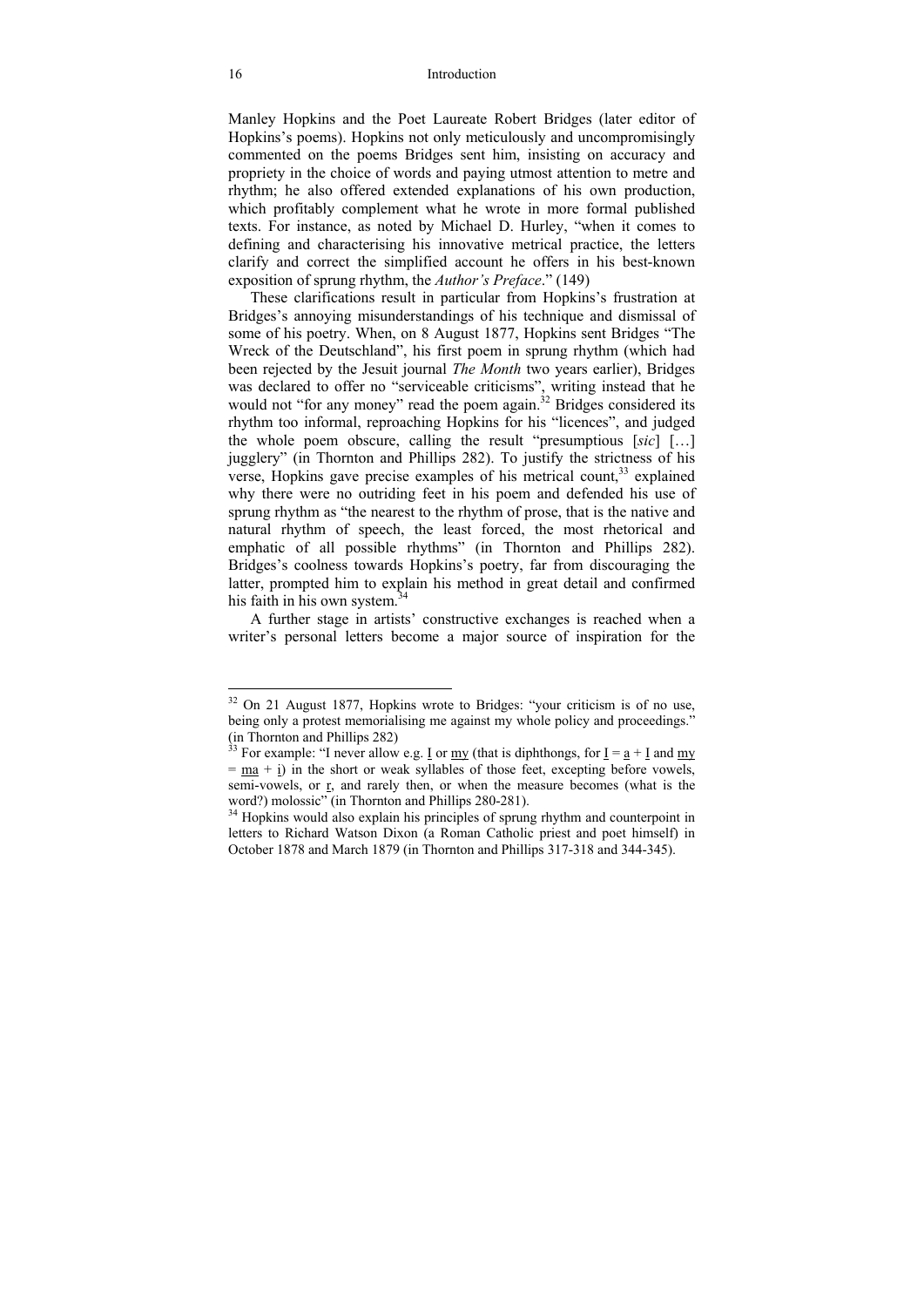recipient.<sup>35</sup> Several critics have shown that the sources of poems by Bishop ("The Bight", "Cape Breton") and by Lowell ("Water", the four sonnets "For Elizabeth Bishop") are to be found in their letters, and Thomas Travisano remarks that "the conversationally performative quality of the letters gradually began to find its way into a similarly casual performative quality in their poems" (in Travisano and Hamilton xviii). Another wellknown example of creative transfer concerns Neal Cassady's letters to Jack Kerouac. In July 1949, after a period of six months during which the two friends did not communicate, Cassady spent three weeks writing a long letter to Kerouac and bringing him up-to-date about the latest events in his life. Kerouac was so enthralled by Cassady's spontaneous, impulsive and effusive prose in a stream-of-consciousness mode that he extracted extensive parts of the letter to include them verbatim in *On the Road* (1957), in which Cassady serves as the model for Dean Moriarty (in Moore 118-127). In December 1950, Cassady typed an eighteen-page letter in which he recalled his life in Denver after his release from the Colorado State Reformatory in 1945. Dave Moore, the editor of the correspondence, remarks:

Known as the "Joan Anderson" letter, it had a free-flowing conversational approach that was much praised by Kerouac, who later claimed that it directly inspired the style he adopted in his April 1951 scroll typescript of *On the Road*. (244)

The letter may even have provided Kerouac with the title of his future book. Indeed, referring to his intention to take in the sights of Santa Fe and then enjoy a lengthy meal in a restaurant, Cassady wrote: "I figured this program to get me 'On The Road' and in position still in good time before dawn" (in Moore 283). The irony of this epistolary exchange lies in the fact that Kerouac feverishly wrote the scroll version of *On the Road* in just three weeks in April 1951 while Cassady kept struggling with his own writing and never published a book in his lifetime.<sup>36</sup> In a letter to his friend and sometime lover Allen Ginsberg who, in "Howl", called Cassady the "secret hero of these poems" (14), Cassady offered to "come to the core of [his] writing faults, flaws in reasoning, windness or too tight style, grammar troubles, triteness etc" in order to explain his "inability to get on with the book" (in Moore 290). The detailed examples he gives about his

 $35$  This is the case of letters by Elizabeth Bishop, which inspired a poem to her friend May Swenson, as analysed in this volume by Myriam Bellehigue. 36 Cassady's unfinished autobiographical novel, *The First Third*, a picaresque

account of his childhood, was published three years after his death.